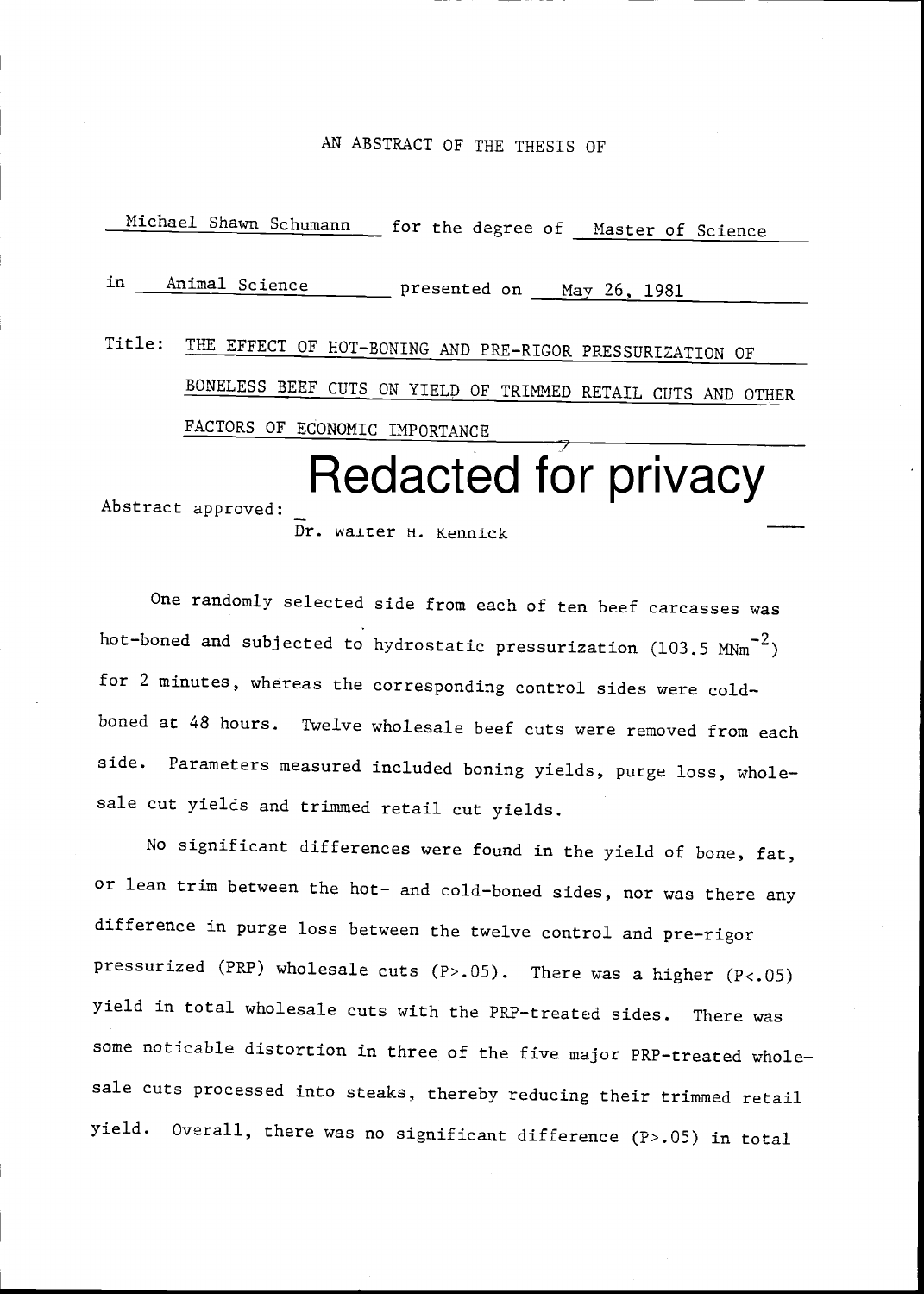trimmed retail yield between the conventional (control) and the hotboned, PRP sides.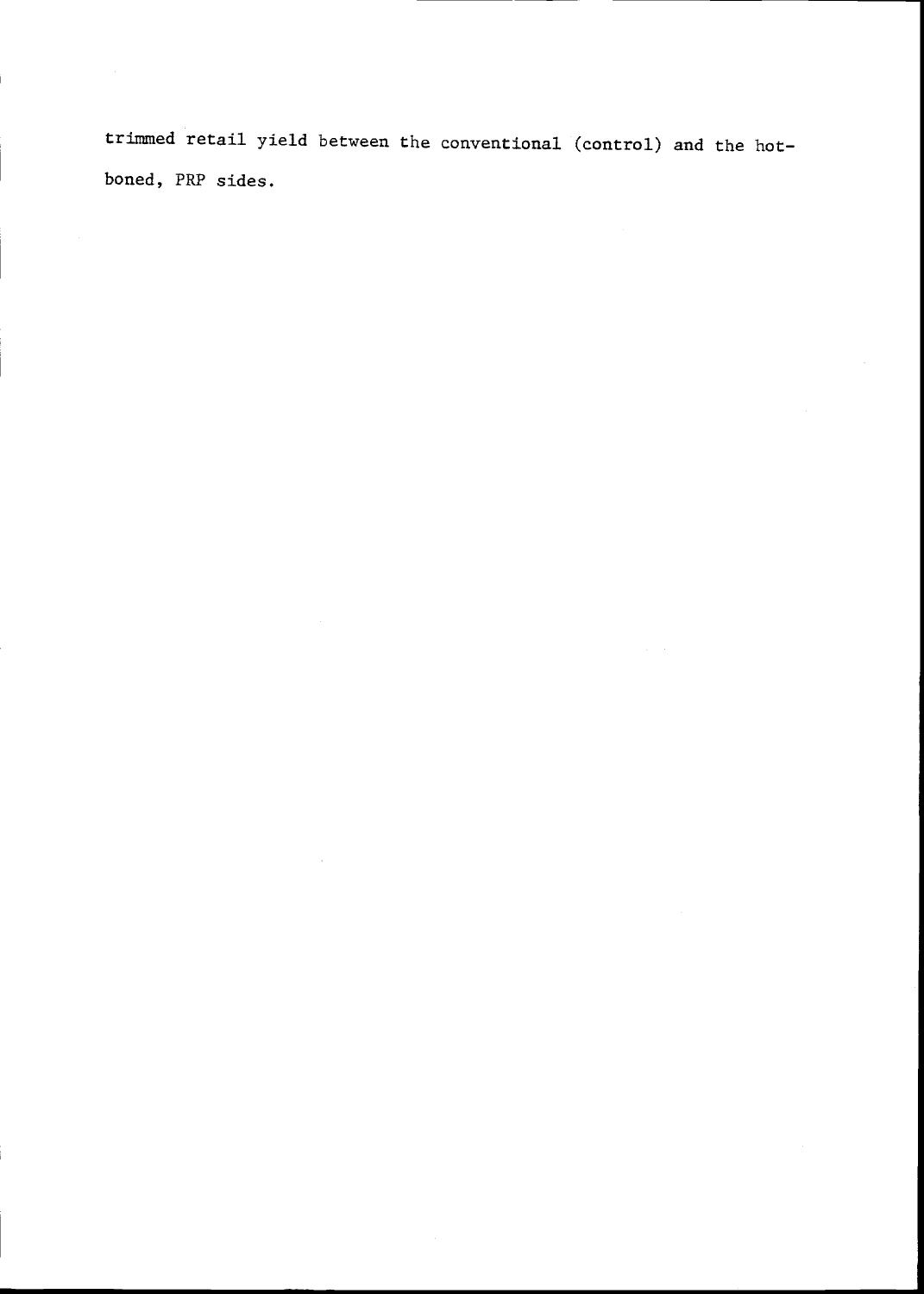The Effect of Hot boning and Pre-rigor Pressurization of Boneless Beef Cuts on Yield of Trimmed Retail Cuts and Other Factors of Economic Importance

by

Michael Shawn Schumann

#### A THESIS

#### submitted to

Oregon State University

in partial fulfuliment of the requirements for the degree of

Master of Science

Completed May 1981 Commencement June 1982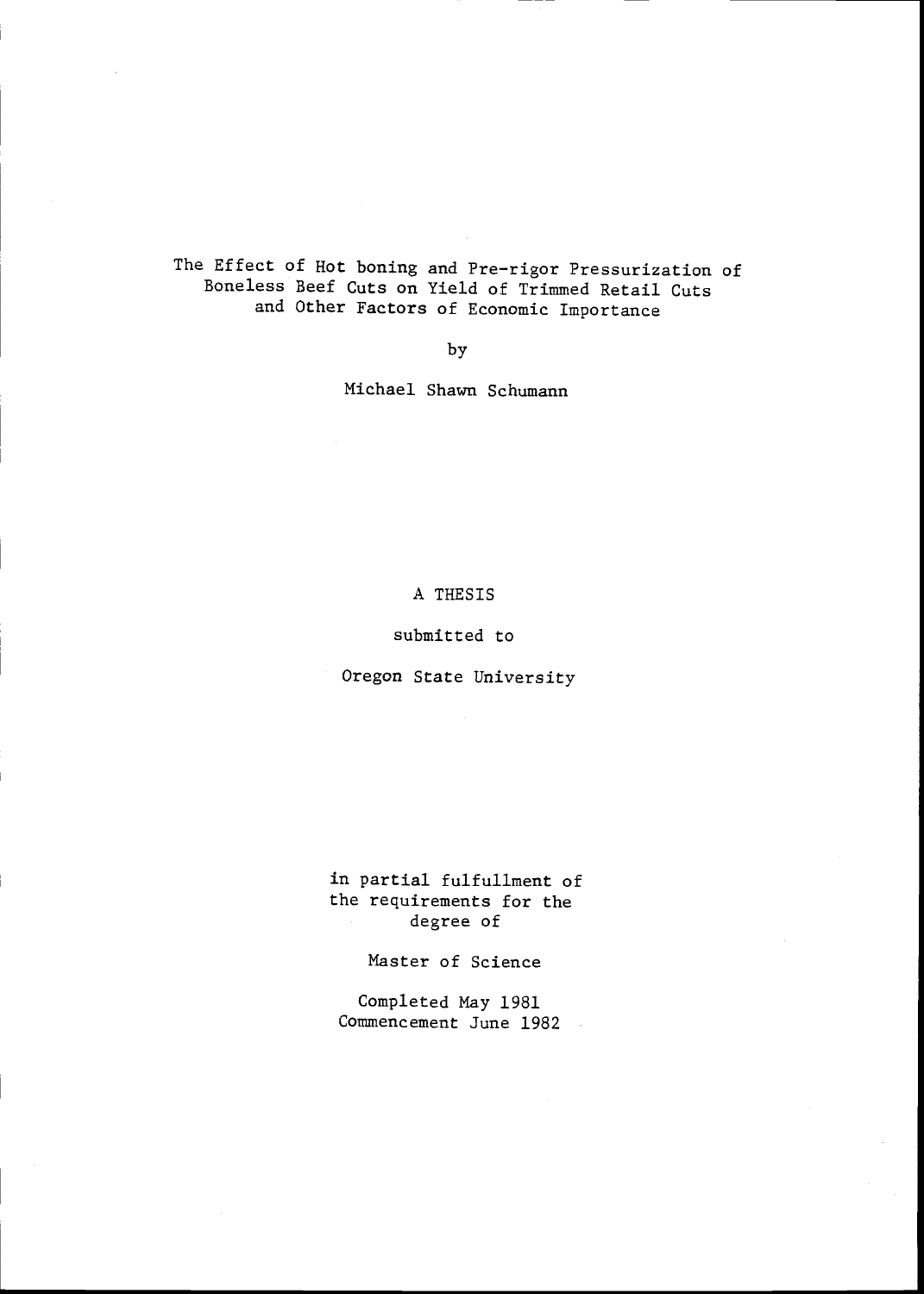APPROVED:

# Redacted for privacy

Associate Professor of Animal Science in charge of major

### Redacted for privacy

Head of Department of Animal Science

## Redacted for privacy

Dean of Graduate School

Date thesis is presented May 26, 1981 Typed by Lisa M. Harris for Michael Shawn Schumann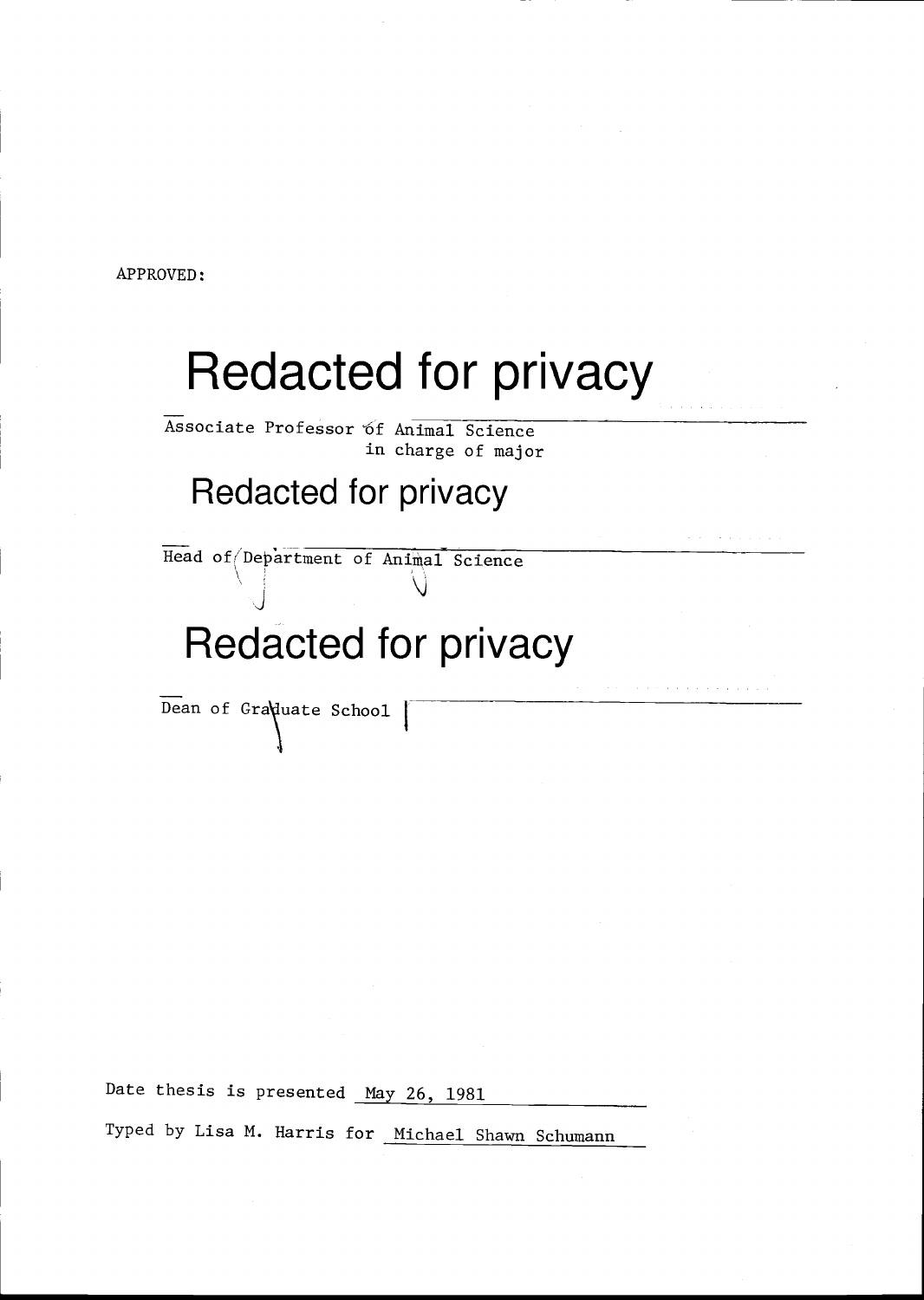#### ACKNOWLEDGMENT

I wish to express my sincere gratitude to Dr. Kennick. He has been one of my greatest sources of learning in all facets of life. Much of my knowledge of muscle biology and meat science has come directly from him. A knowledgable and patient teacher is hard to find.

Dr. Elgasim has been an enormous help in my gaining an understanding on the technical aspects of meat science. I shall miss our regular discussions.

I wish to thank my graduate committee, Prof. J. Oldfield, Prof. M. Amano, and Assoc. Prof. Z.A. Holmes, for their time and effort in the work.

My special thanks go to my parents for their support and encouragement throughout my college career.

Finally, my deepest affection and thanks is to my wife, Ronette and daughter, Valerie, for their devotion and personal sacrifices as I worked on my M.S. degree.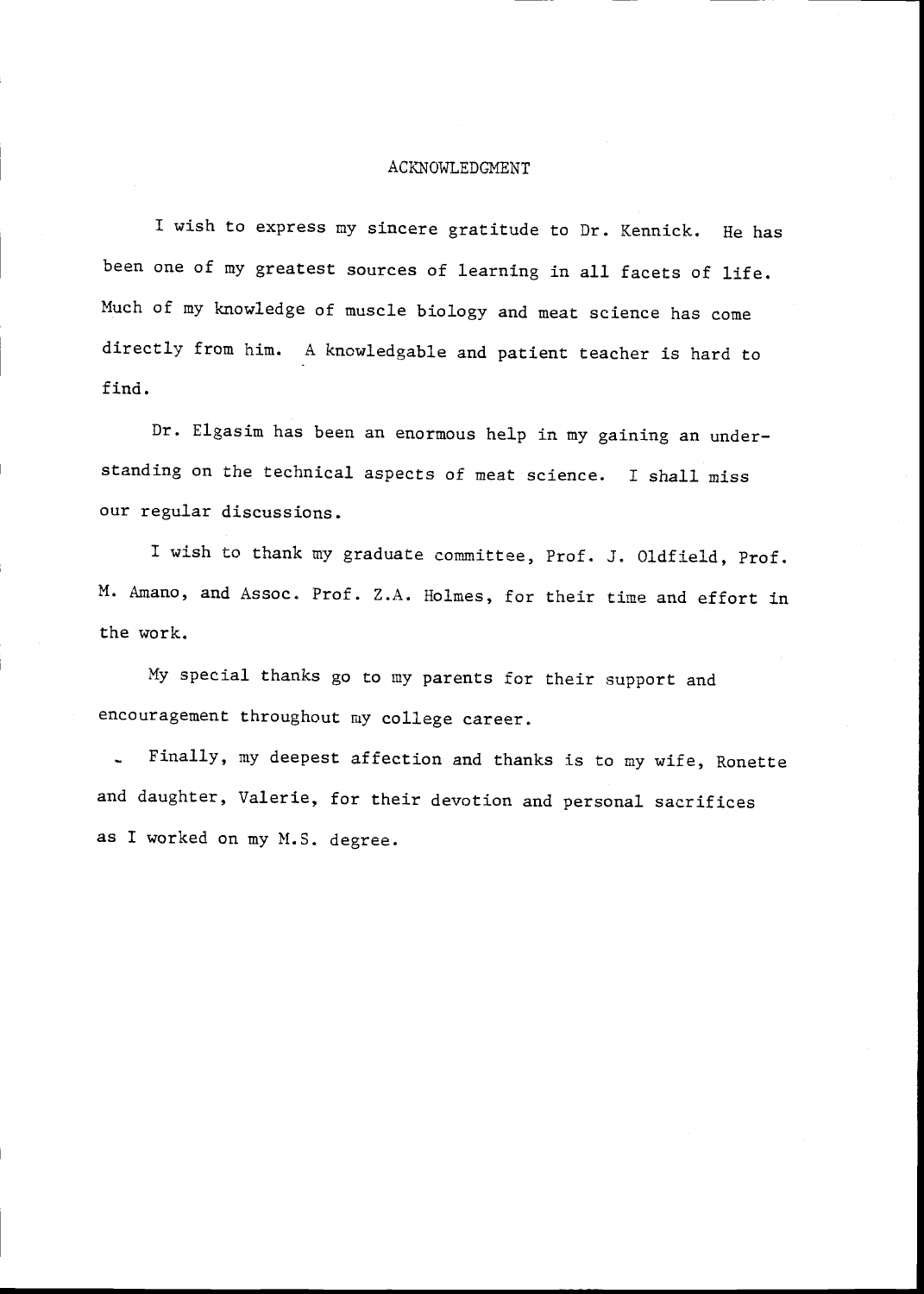#### TABLE OF CONTENTS

| INTRODUCTION $\cdots \cdots \cdots \cdots \cdots$                                                                           |                        |
|-----------------------------------------------------------------------------------------------------------------------------|------------------------|
|                                                                                                                             |                        |
| Pressure treatment<br>Purge study $\cdots$ $\cdots$ $\cdots$ $\cdots$ $\cdots$ $\cdots$ $\cdots$ $\cdots$ $\cdots$ $\cdots$ | -3<br>3<br>3<br>4<br>4 |
| STATISTICAL ANALYSIS OF RESULTS                                                                                             |                        |
|                                                                                                                             | 5                      |
| CONCLUSIONS $\cdots \cdots \cdots \cdots \cdots \cdots \cdots$                                                              |                        |
|                                                                                                                             |                        |
|                                                                                                                             |                        |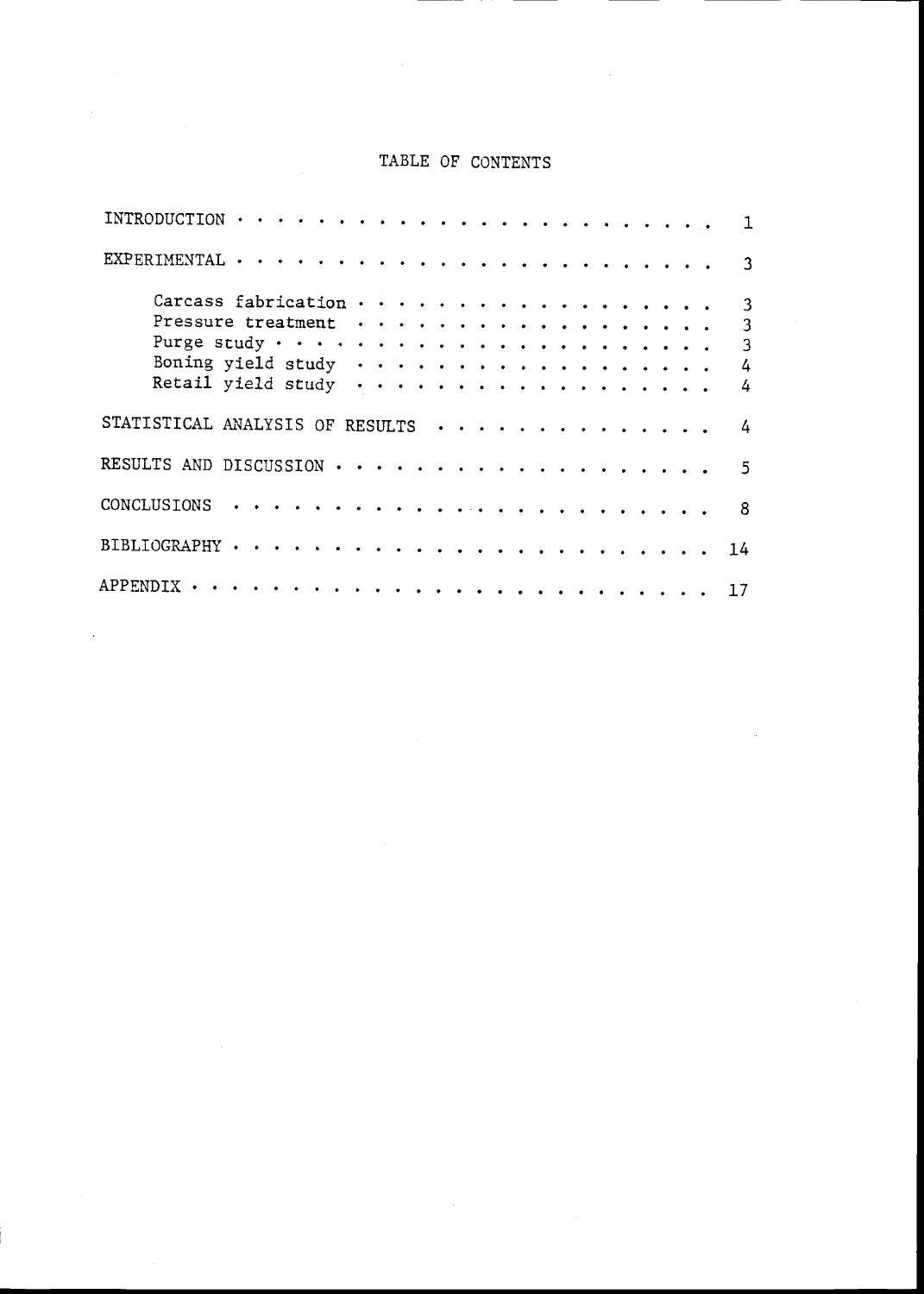#### LIST OF TABLES

| T. | Composition and yield of hot- and cold-boned<br>beef sides.                                                                          |                 |  |
|----|--------------------------------------------------------------------------------------------------------------------------------------|-----------------|--|
|    |                                                                                                                                      | 10              |  |
| 2. | Comparison of wholesale and retail cut yields<br>from hot-boned, pre-rigor pressurized (PRP)<br>and conventional cutting procedures. |                 |  |
|    |                                                                                                                                      | 11              |  |
|    | 3. Percent purge of pre-rigor pressurized (PRP) and<br>control boneless wholesale beef cuts.                                         | 12              |  |
|    |                                                                                                                                      |                 |  |
| 4. | Comparison of processing yields from the five<br>major wholesale cuts from control and pre-rigor                                     |                 |  |
|    | pressurized (PRP) samples processed into steaks.                                                                                     | 13 <sup>1</sup> |  |
|    | 5. Carcass characteristics of the 10 animals used<br>in the determination of trimmed retail yield                                    |                 |  |
|    | from hot-boned pre-rigor pressurized (PRP) beef.                                                                                     | 18              |  |
| 6. | Dressing percent and chill shrink of the 10<br>animals used in the determination of trimmed retail                                   |                 |  |
|    | yield from hot-boned, pre-rigor pressurized (PRP) beef.                                                                              |                 |  |
|    |                                                                                                                                      | 19              |  |
| 7. | Adjustment of fat content in control and pre-rigor                                                                                   |                 |  |
|    | pressurized (PRP) lean trim and fat.                                                                                                 | 22              |  |
|    |                                                                                                                                      |                 |  |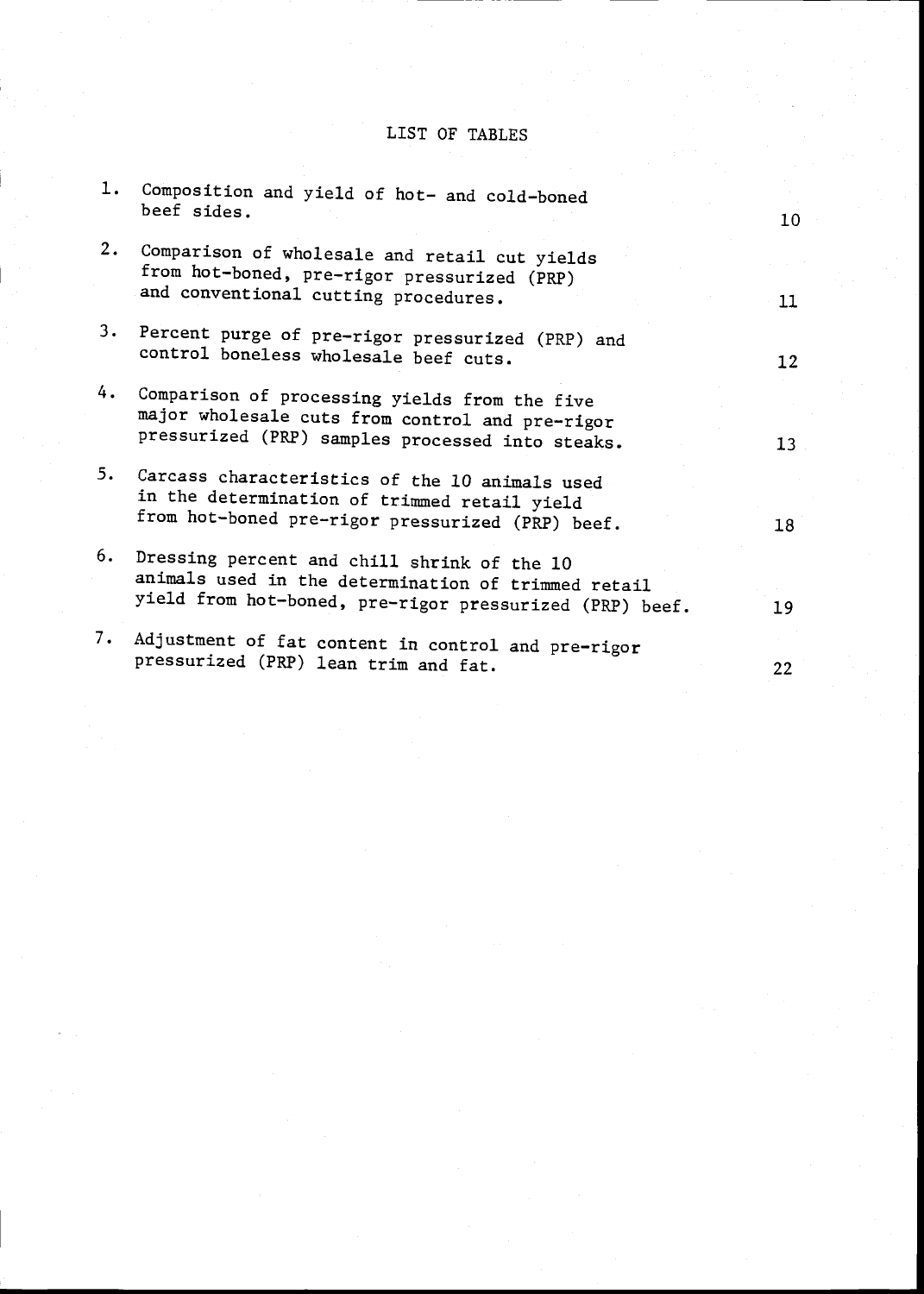#### CONTRIBUTION OF AUTHORS

Michael S. Schumann

Senior author 1) carried out thorough literature review, 2) responsible for the design and implementation of the experiment, 3) worked out the details in the cutting procedures by running some preliminary tests, 4) carried out the hot boning, pressure treatments, and retail trimming, 5) collected and analyzed all data.

Dr. W.H. Kennick

Major professor 1) major consultant in the design and implementation of the experiment, 2) assisted in the vacuum packaging and pressure treatments, 3) consultant in the analysis of results.

Dennis F. Rock

Research assistant-unclassified 1) responsible for the slaughter of all animals used in this experiment 2) major consultant in carcass characteristic evaluations.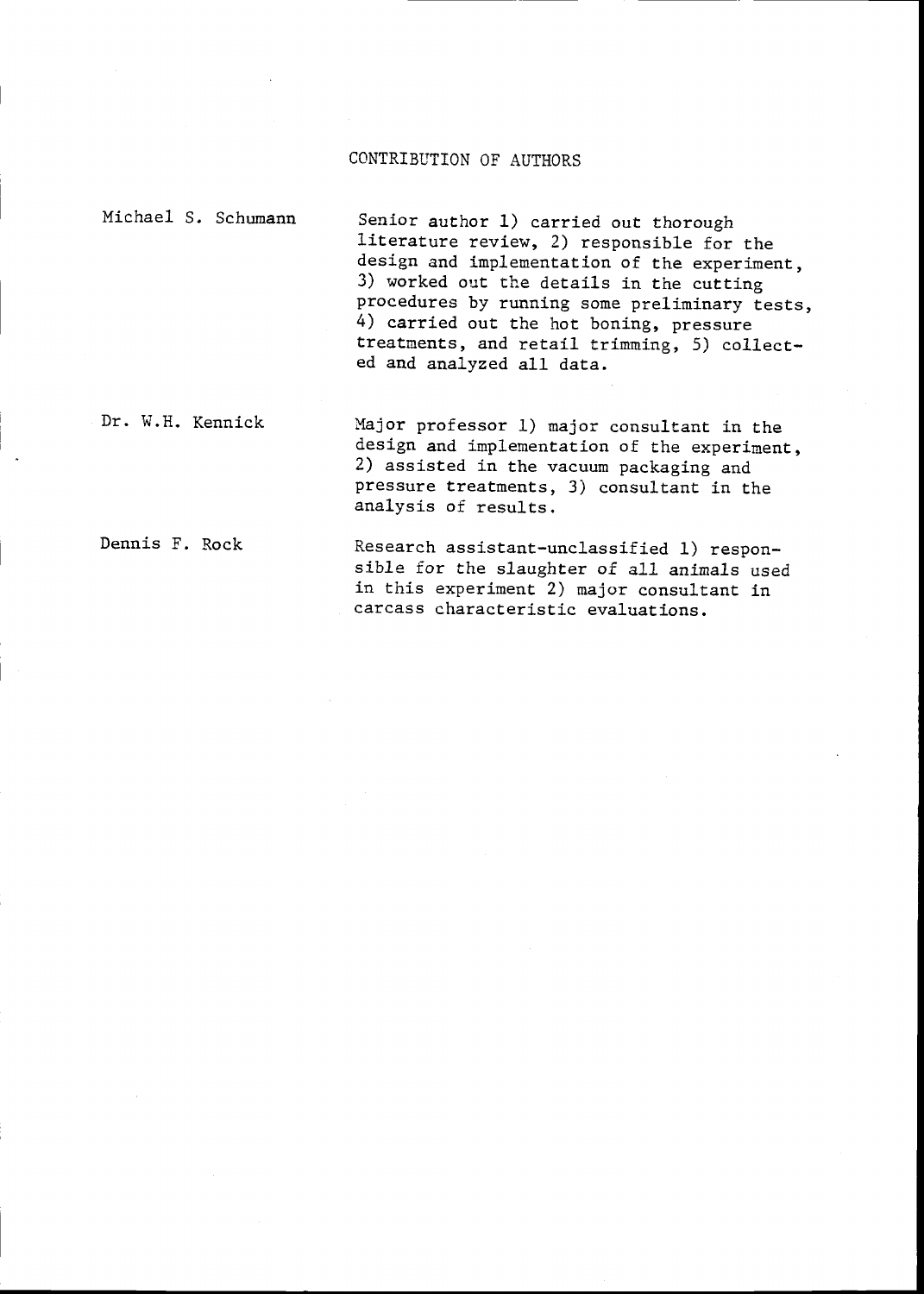#### THE EFFECT OF HOT BONING AND PRE-RIGOR PRESSURIZATION OF BONELESS BEEF CUTS ON YIELD OF TRIMMED RETAIL CUTS AND OTHER FACTORS OF ECONOMIC IMPORTANCE

#### INTRODUCTION

With the increasing demand for efficient energy use, the meat industry, being quite energy intensive in both production and processing, needs to design and implement new methods of producing and processing low-cost, high quality beef.

Interest in forage-fed beef has increased greatly in recent years due to the world wide demand for grain as a human food. Overall palatability, especially tenderness, is markedly lower in forage-fed beef as compared to grain-fed beef (Bowling et al., 1977; Williams et al., 1979; Schroeder et al., 1980). Thus, new methods for processing beef must consider the conservation of energy and the maintenance of high quality, tender meat.

The hot processing (hot boning) of beef has been shown to have many potential economic advantages. The removal of fat before chilling results in substantial savings in refrigeration and shipping costs (Henrickson, 1975; Kastner, 1977). Hot boning improves cutting yields (Schmidt and Keman, 1974; Taylor et al., 1981) and drip loss (Taylor et al., 1981). Cross and Tennant (1980) reported that boning time has an important effect on the percent weight loss during storage. As postmortem boning time increased, percent weight loss increased significantly. Many investigators have reported the need for various conditioning periods to alleviate tenderness problems due to pre-rigor boning and possibly cold shortening (Schmidt and Gilbert,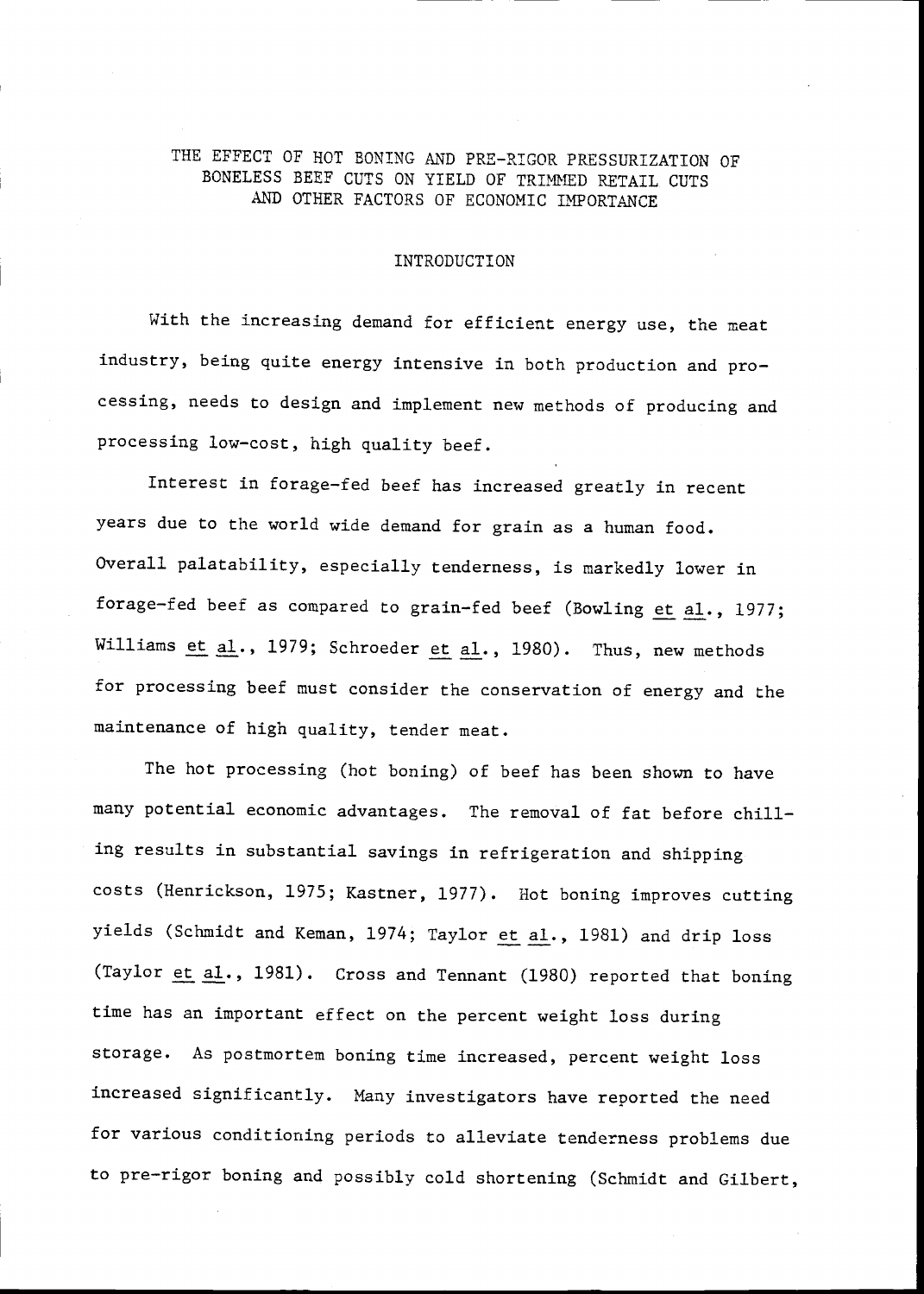1970; Kastner et al., 1973; Follett et al., 1974; Schmidt and Keman, 1974; Falk et al., 1975; Kastner and Russell, 1975; Kastner, 1977).

Hydrostatic pressurization of pre-rigor muscle, which requires the use of hot boning, has been shown to significantly improve tenderness without a conditioning period (MacFarlane, 1973; Bouton et al., 1977; Elgasim, 1977; Kennick et al., 1980). Kennick et al. (1980) reported that pre-rigor pressurized (PRP) muscle (1) produced very firm meat in muscles which had contracted to as little as 48% of their on-carcass length, 2) produced significantly lower water holding capacity (WHC), as mechanically measured, and 3) produced lower cooking losses but an overall loss which was not different between the PRP-treated and control samples. Elgasim and Kennick (1980) have shown that pre-rigor pressurization does not affect the apparent biological value (By) or the net protein utilization (NPU) of meat, but does improve protein digestibility.

All of the above PRP researchers have utilized only small single muscles. No one has reported on the effects of PRP with larger commercial wholesale cuts of meat. The objectives of this study were to determine if (1) PRP affects large beef muscle masses in the same way it does smaller single muscles; 2) PRP distorts large boneless wholesale cuts, which may be multi-muscled, to the extent that cutting procedures are difficult; 3) the heavily contracted muscles cause a massive drip loss; 4) there is a difference in the yield of trimmed retail cuts between PRP and conventionally processed beef.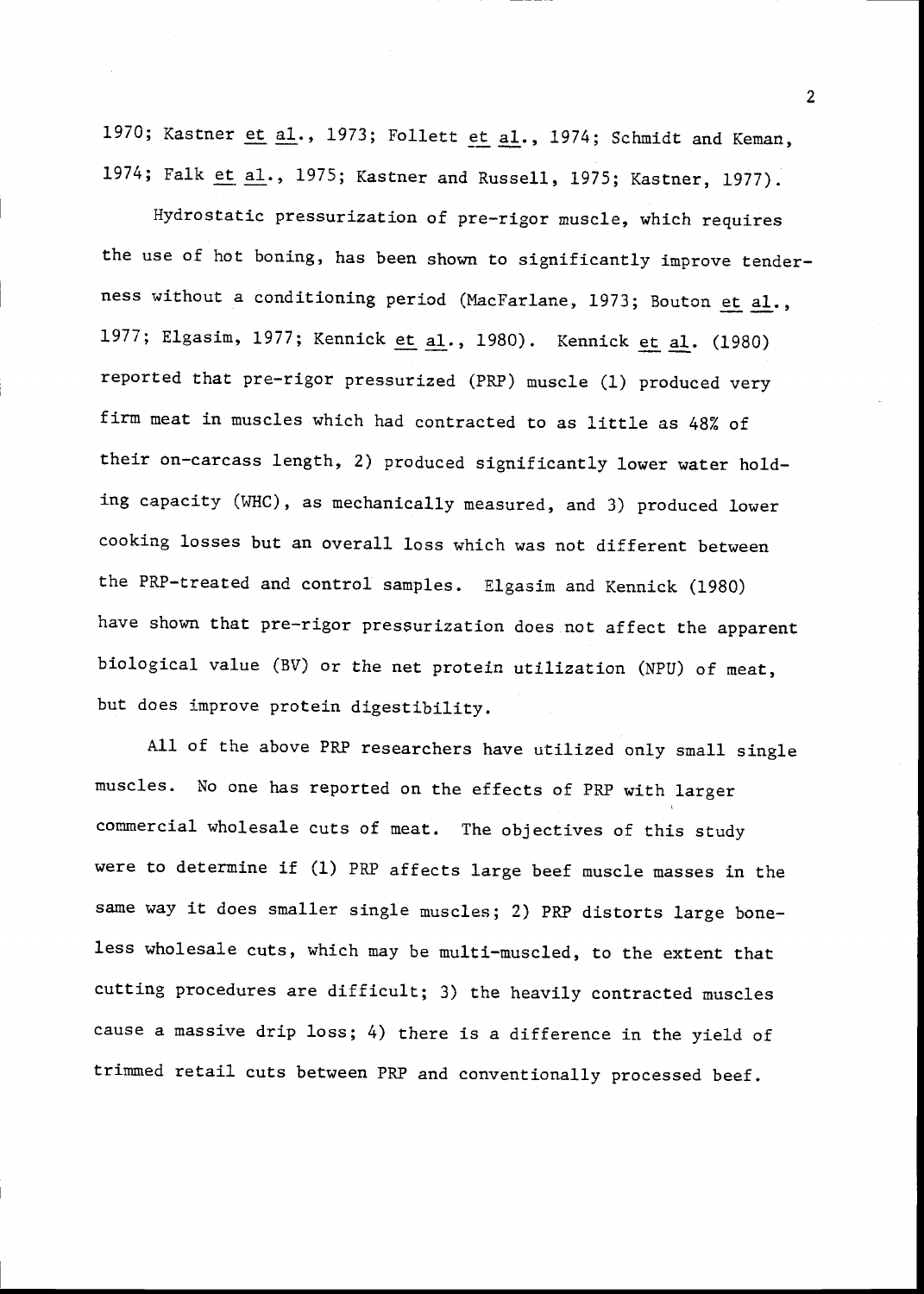#### EXPERIMENTAL

Carcass fabrication

Ten head of Good to Choice cattle (406-620 kg live wt) were conventionally slaughtered at the Oregon State University Clark Meat Science Laboratory. Immediately after slaughter each side was weighed and then randomly selected as a control or pre-rigor pressurized (PRP) side. Twelve major wholesale cuts (Table 3) were removed from the PRP sides (hot-boned within 1 hr of slaughter), vacuum packaged (Cry-O-Vac Model 8200) and placed in a water bath (38°C). When enough samples were collected to fill the pressure chamber, they were removed from the water bath, placed in the chamber and pressure treated. After treatment the bags were heat-shrunk  $(\sqrt{93}^{\circ}C)$  and placed in a cooler for 10 days (1.0±1°C).

The control sides were removed from the cooler at 48 hrs, carcass data were taken, they were cold-boned and the twelve major wholesale cuts were vacuum packaged. The bags were then heat-shrunk and returned to the cooler (1.0±1°C) for 8 days to await purge and yield studies.

#### Pressure Treatment

The treatment consisted of placing the samples in a preheated (35°C) water-filled pressure chamber (30.48 cm in diameter and 60.96 cm long) and then applying 103.5 MNm<sup>-2</sup> (15,000 lb/in<sup>2</sup>) for 2 min.

#### Purge Study

At 10 days postmortem, both the Control and PRP samples were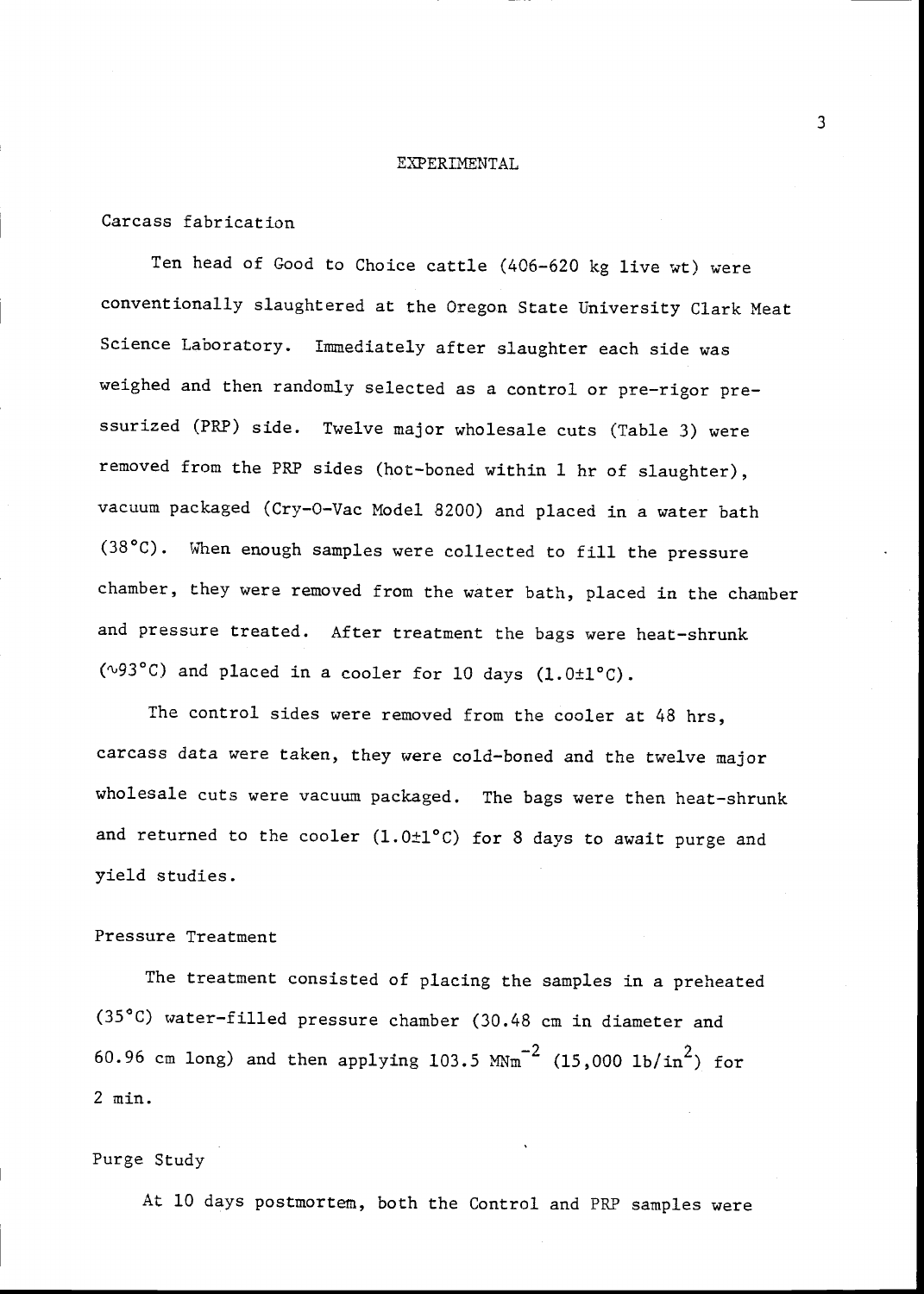removed from the cooler. Purge (weep) was determined by weighing the packaged samples, removing the samples, blotting them of excess moisture and weighing. All packaging material for each sample was air-dried and weighed. The difference between the weight of the blotted sample plus the dried packaging material and that of the packaged sample was considered purge. This was expressed as a percentage of the initial wholesale weight.

#### Boning Yield Study

Eight head of cattle were used for this study. Carcass boning yields were determined by weighing the boneless wholesale cuts, bones, fat and lean trim after hot and cold boning. Lean trim was standardized to 30% fat after a fat analysis using a version of the modified Babcock method outlined by Kelley et al. (1954). Adjustments were then made to the fat and lean trim weights.

#### Retail Yield Study

Each of the five major wholesale cuts that are normally fabricated into steaks, top sirloin, ribeye, New York strip, tenderloin and top (inside) round were cut into 1-inch steaks. The other seven wholesale cuts were fabricated into roasts. The difference between the initial wholesale weight and the final retail weight was the retail yield.

#### Statistical Analysis

Data were analyzed by the paired t-test to determine significance of difference between the control and PRP samples (Rowe et al., 1978).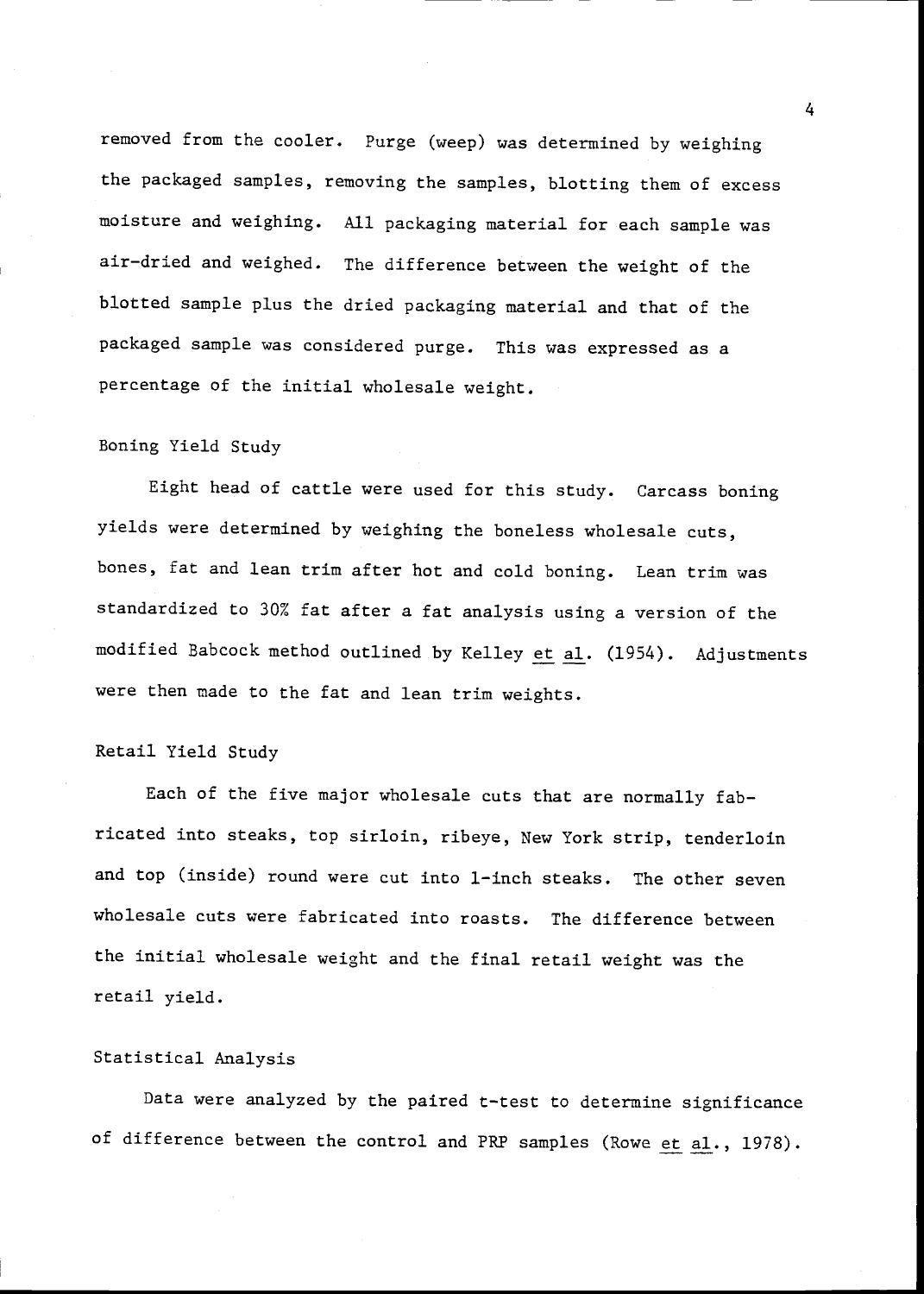#### RESULTS AND DISCUSSION

Comparison of hot and cold boning yields are given in Table 1. The mean yield of total wholesale cuts was significantly higher in the hot-boned sides  $(44.46 \text{ kg})$  as compared to the cold-boned sides (42.67 kg). Mean yields for initial lean trim and initial fat weights were not significantly (P<.05) different between hot- and cold-boned sides. Two groups of investigators have reported higher yields in total usable meat with hot-boned beef sides (Schmidt and Keman, 1974; Taylor et al., 1981). These investigators had combined the values for the wholesale (or retail) cuts and the lean trim because of the difficulty in accounting for the boning and trimming variation between the hot and cold boning procedures.

Because of the substantial difference in value between boneless wholesale cuts and lean trim, they were weighed and reported separately. All lean trim was standardized to 30% fat, with the appropriate adjustments made in the weight of lean trim and fat. This allows for a valid comparison of the yield of boneless wholesale cuts, lean trim, fat trim, and bones.

With the fat adjustments, there were still no differences  $(P > .05)$  in the lean trim, fat, and bone weights between the hot- and cold-boned sides (Table 1). This is in agreement with Schmidt and Keman (1974) who reported no significant difference in fat and bone weights, however, Taylor  $et a1$ . (1981) found a highly significant</u> (P<.01) difference between the fat trim and bone weights. Taylor and his co-workers felt the difference in bone weights was probably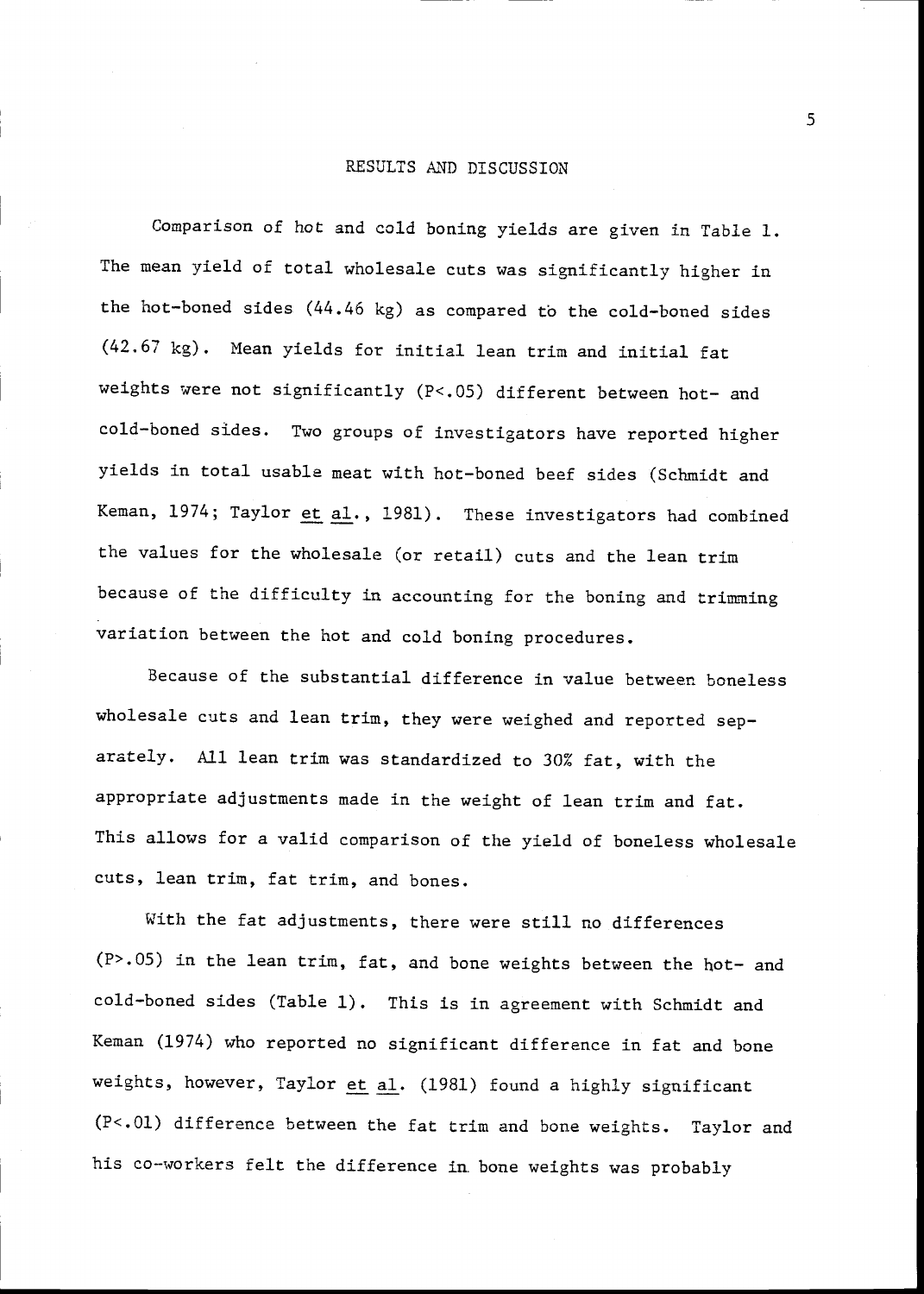caused by the less efficient removal of meat from the hot-boned carcasses. We found that efficient boning of some wholesale cuts was more difficult with the hot boning procedure, although it was much less difficult with others. Overall, total bone weights suggest that these boning differences balanced themselves out.

Wholesale and retail cut yields of ten PRP and ten control sides are shown in Table 2. Total wholesale cuts (as a percentage of hot carcass weight) were higher (P<.05) for the PRP sides while there was no difference (P<.05) between control and PRP-treated sides for total retail cuts (as a percentage of hot carcass weight). Total retail cuts (as a percentage of wholesale cut weight) shown a highly significant difference between control and PRP-treated, with the control sides having the higher yield. These results suggest that while the PRP-treated sides may yield more total wholesale meat, there is no overall difference in total salable retail meat when expressed as a percentage of hot carcass weight. This was a result of the lower (P<.01) retail cutting yield of three of the wholesale cuts from the PRP sides (total retail cuts as a percentage of wholesale cut weight).

There was no difference in percent purge loss between the PRPtreated and the control boneless wholesale cuts (Table 3). Overall, the mean percent purge loss for the control and PRP boneless wholesale cuts was 1.50% and 1.52%, respectively. These data differ from that of other investigators who found a significantly higher purge (weep) loss for the PRP samples of single muscles (MacFarlane, 1973; Kennick et al., 1980).

Table 4 shows the comparison in the processing yields of the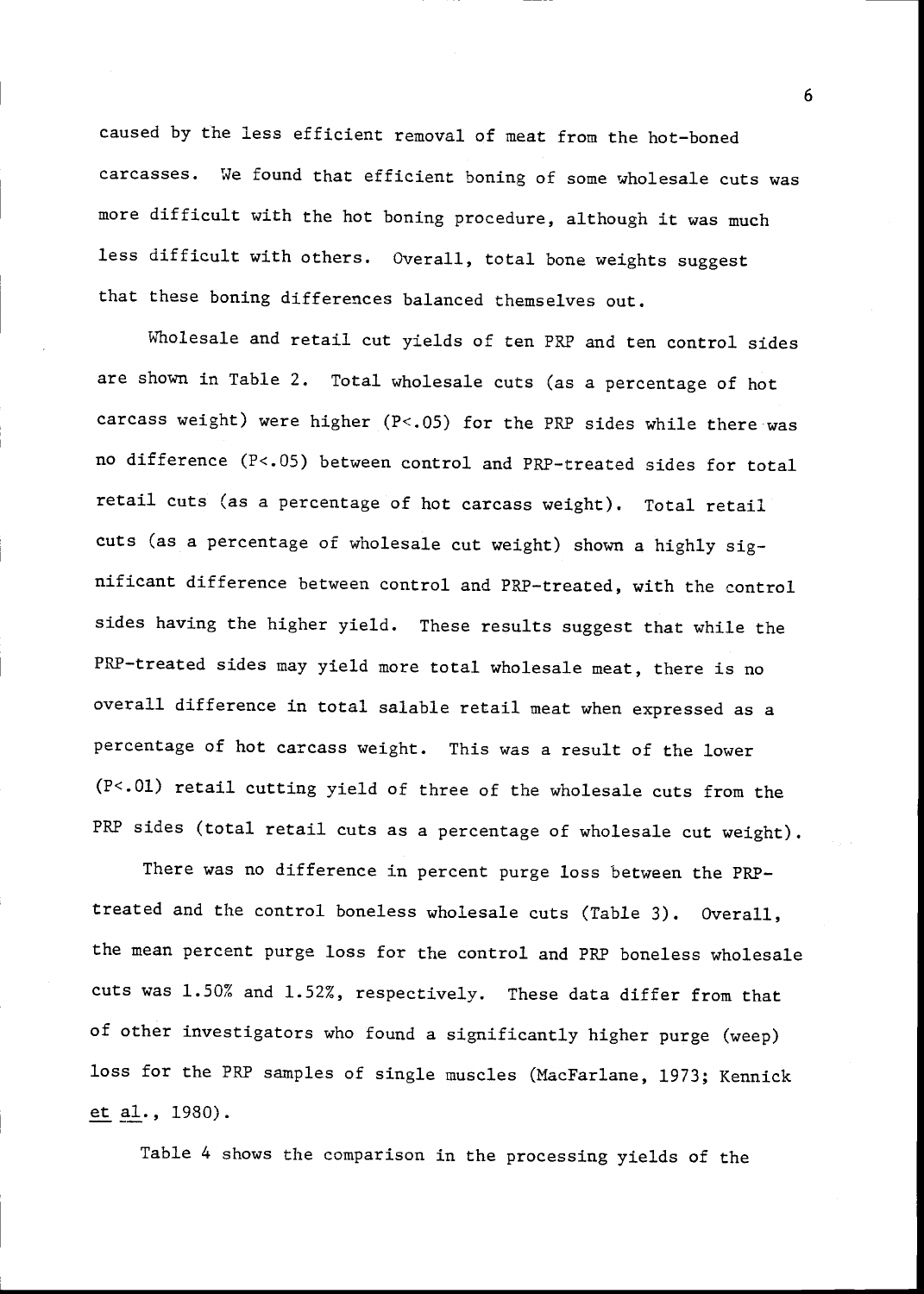five major boneless wholesale cuts when processed into retail steaks. While there was no significant difference in the retail yield of the tenderloin and top (inside) round, there was a higher  $(p<.05)$ yield from the control strip loin and an increased (P<.01) yield in the control ribeye and top sirloin. The favorable results for the PRP samples in the tenderloin and top (inside) round are due to the shortening and thickening of the thin ends of these wholesale cuts, thus allowing for greater utilization of the cut. Due to the multi-layered muscles of the top sirloin, the PRP sample had considerable distortion and shifting of these muscles, thus requiring considerably more trimming at both ends. The PRP strip loin and ribeye had some noticable distortion at the ends. The other seven wholesale cuts were fabricated into roasts and had essentially 100% retail yields.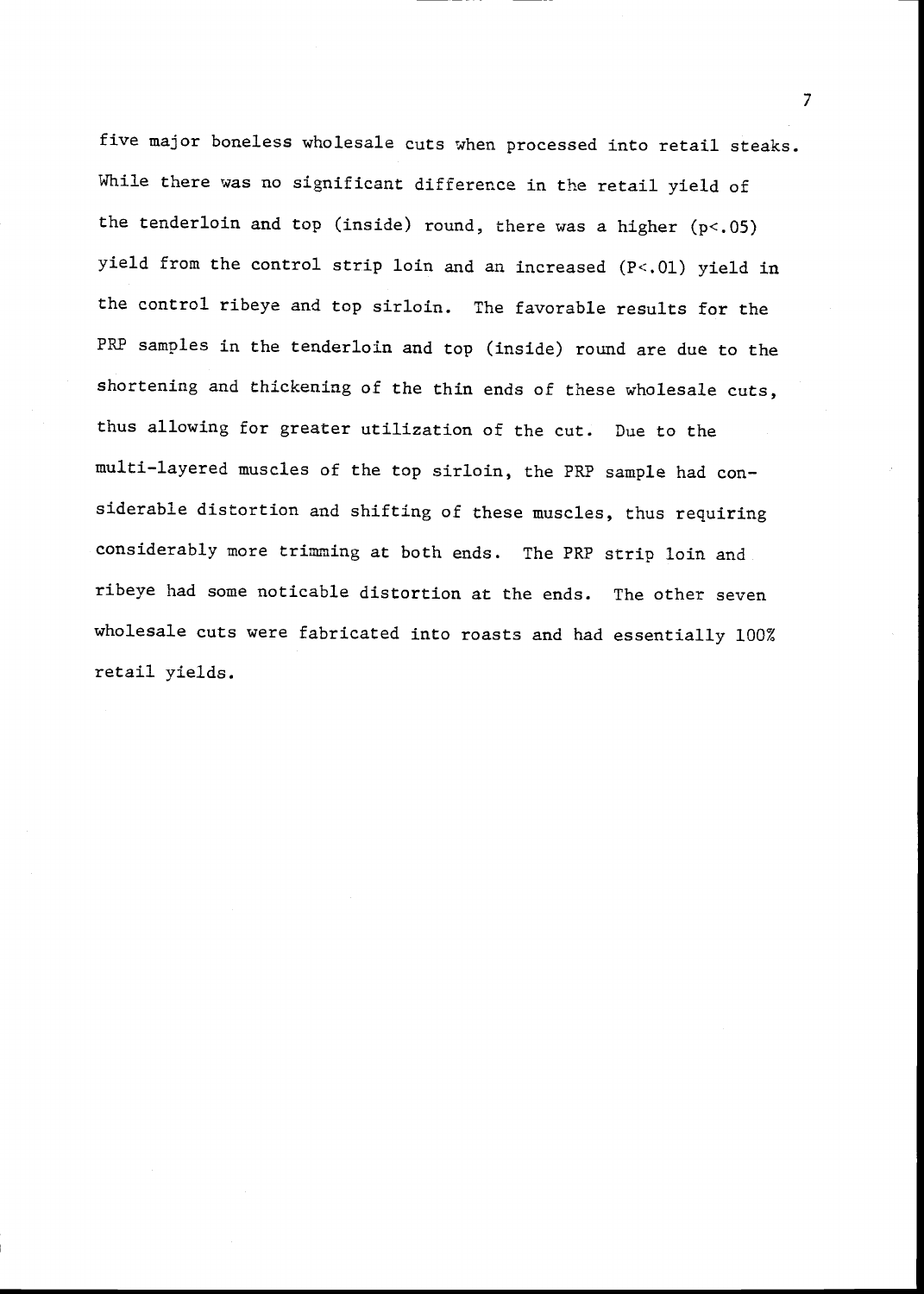#### CONCLUSION

Pre-rigor pressurization apparently affects large multi-muscled wholesale cuts in the same way as has been reported by other researchers on small single muscles (MacFarlane, 1973; Bouton et al., 1977b, Kennick et al., 1980). There was a very noticeable shortening and thickening of all the cuts utilized in this experiment. Kennick et al. (1980) reported that pressurization of pre-rigor muscle had super contracted to as little as 48% of its on-carcass length and was very firm. The PRP meat in this study was quite firm and very easy to process into steaks.

There were no significant differences in the amount of purge or drip losses for the 12 boneless wholesale cuts. This disagrees with the contention by Marsh (1977) that for large muscle samples, supercontraction should result in massive drip loss.

PRP of boneless wholesale cuts does have a negative effect on the yield of trimmed retail cuts. Three of the five PRP wholesale cuts processed into steaks gave lower yields of trimmed retail cuts than the controls. This was largely due to the distortion of the wholesale cut when pressure treated.

Overall, nine of the twelve major PRP wholesale cuts were of a highly acceptable nature and were very recognizable. Possible methods to alleviate the cutting problems with the ribeye, strip loin and top sirloin may be in the use of packaging material that can hold or mold the ends of the cut into an acceptable shape. The values for total trimmed retail cuts and total lean trim indicate that the combination of hot boning and pre-rigor pressurization compare very favorably with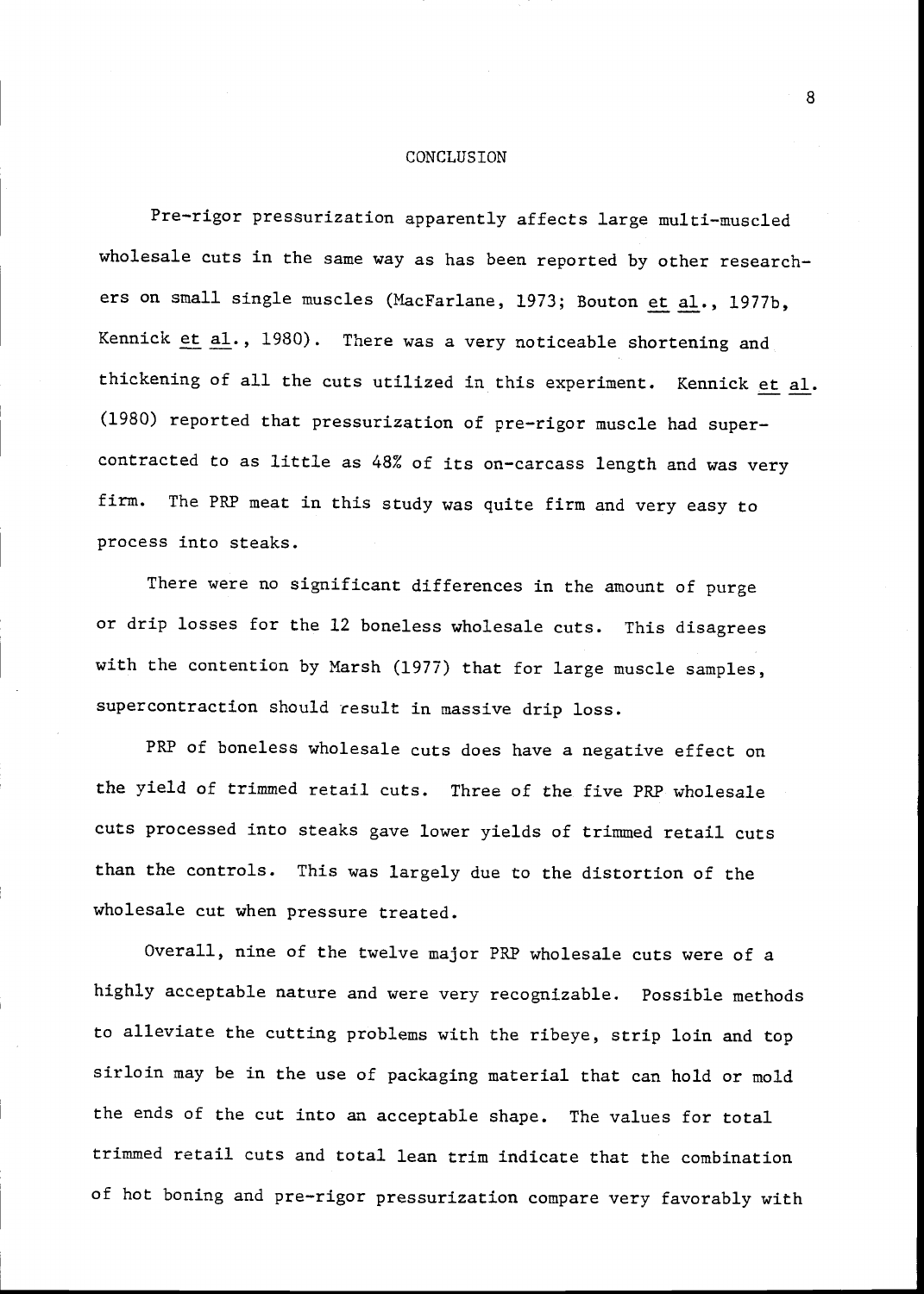the conventional methods of processing beef carcasses in the yield of total usable meat.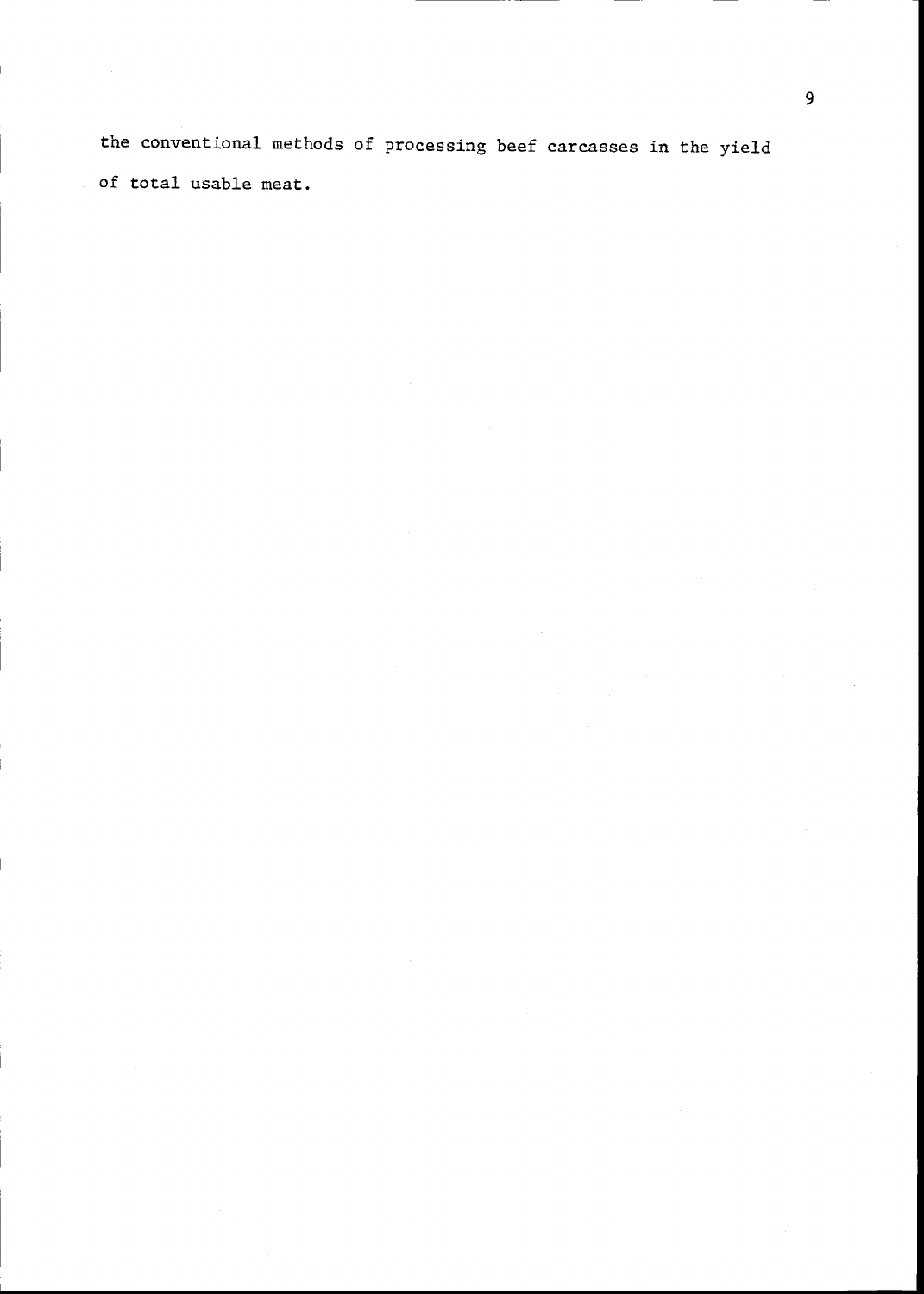|                               | Means                             |           |                                |                               |
|-------------------------------|-----------------------------------|-----------|--------------------------------|-------------------------------|
|                               | Cold-boned Hot-boned<br>side (kg) | side (kg) | Standard<br>error <sup>b</sup> | Significance<br>of difference |
| Hot carcass<br>side wt        | 150.53                            | 150.38    | 0.92                           | <b>NS</b>                     |
| Cooler shrink $(%)$           | 2.02                              | 0.00      |                                |                               |
| Total wholesale<br>cuts       | 42.67                             | 44.46     | 0.71                           | $\star$                       |
| Lean $\text{trim}^{\text{C}}$ | 59.48                             | 60.23     | 1.25                           | <b>NS</b>                     |
| Lean $\text{trim}^{\text{d}}$ | 59.10                             | 57.71     | 0.84                           | <b>NS</b>                     |
| Bones                         | 22.48                             | 22.79     | 0.57                           | $_{\rm NS}$                   |
| $_{\rm{fat}}^{\rm c}$         | 21.64                             | 19.80     | 1.06                           | NS                            |
| ${\tt Fat}^{\tt d}$           | 22.02                             | 22.32     | 0.96                           | NS                            |
|                               |                                   |           |                                |                               |

#### Table 1 - Composition and yield of hot- and cold-boned beef sides.

 $a_n = 8$ 

b standard error of the difference between 2 means

'weight of lean trim or fat as produced

d weight of lean trim or fat as adjusted to 30% fat content in lean trim NS no significant difference \* significant (P<.05)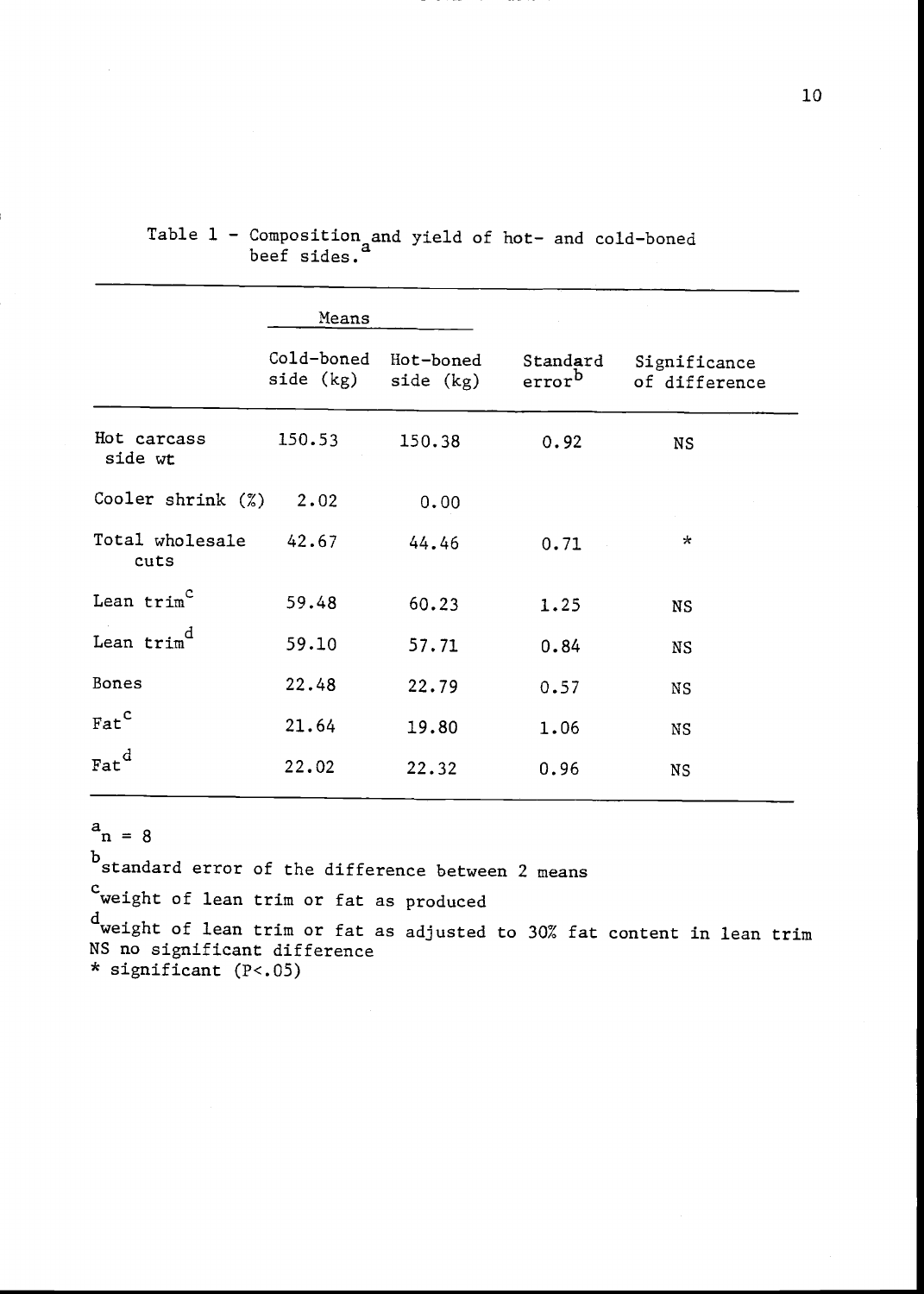| Table 2 - Comparison of wholesale and retail cut yields |
|---------------------------------------------------------|
| from hot-boned, pre-rigor pressurized (PRP)             |
| and conventional cutting procedures. <sup>a</sup>       |

|                                                | Means   |                   |                                |                               |
|------------------------------------------------|---------|-------------------|--------------------------------|-------------------------------|
|                                                | Control | $PRP-$<br>treated | Standard<br>error <sup>b</sup> | Significance<br>of difference |
| Total wholesale<br>cuts (kg)                   | 42.29   | 44.14             | 0.64                           | $\star$                       |
| Total wholesale cuts<br>as % of hot carcass wt | 29.04   | 30.21             | 0.48                           | $\star$                       |
| Total retail cuts<br>(kg)                      | 41.10   | 42.06             | 0.57                           | NS                            |
| Total retail cuts as<br>% of hot carcass wt    | 28.21   | 28.79             | 0.45                           | NS                            |
| Total retail cuts as<br>% of wholesale cut wt  | 97.17   | 95.30             | 0.38                           | **                            |

 $a_N = 10$ 

b standard error of the difference between 2 means NS no significant difference \* significant (P<.05) \*\* highly significant (P<.01)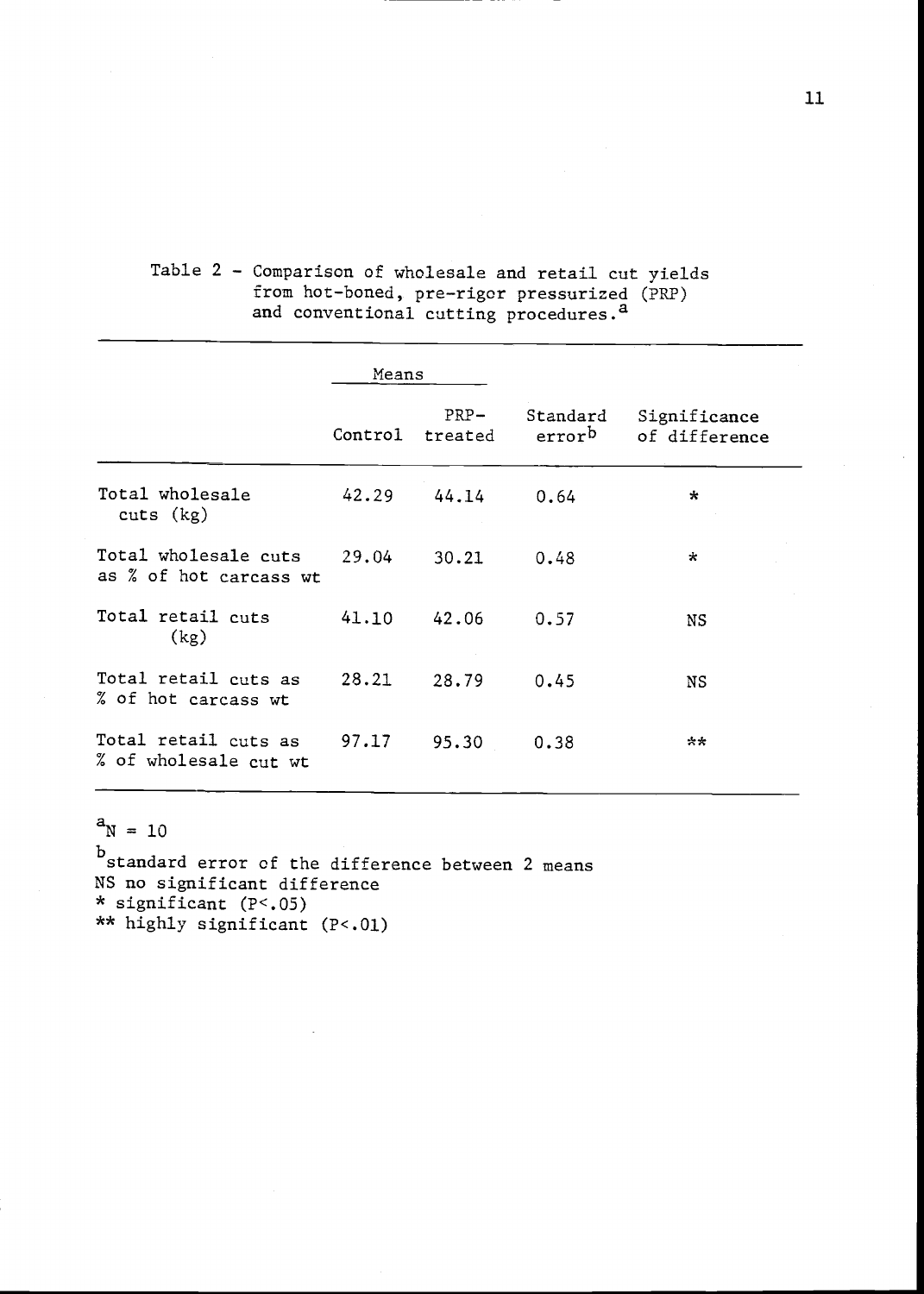|                           | Means   |                    |                                |                               |
|---------------------------|---------|--------------------|--------------------------------|-------------------------------|
| Boneless cuts             | Control | $PRP -$<br>treated | Standard<br>error <sup>b</sup> | Significance<br>of difference |
| Inside chuck roll         | 1.38    | 1.70               | 0.36                           | NS                            |
| Arm chuck                 | 0.93    | 1.17               | 0.13                           | NS                            |
| Shoulder clod             | 1.51    | 2.17               | 0.61                           | NS.                           |
| Mock tender               | 3.37    | 2.09               | 0.72                           | NS                            |
| Ribeye                    | 1.40    | 2,00               | 0.37                           | NS                            |
| Strip loin                | 1.97    | 1.99               | 0.32                           | NS.                           |
| Tenderloin                | 3.68    | 3.87               | 0.88                           | NS                            |
| Top sirloin               | 1.40    | 1.05               | 0.22                           | NS.                           |
| Sirloin tip               | 1.50    | 1.70               | 0.44                           | NS                            |
| Top (inside) round        | 1.32    | 1.10               | 0.11                           | NS                            |
| Bottom round              | 1.37    | 1.02               | 0.18                           | NS.                           |
| Eye of round              | 1.50    | 0.73               | 0.43                           | NS                            |
| Overall wholesale<br>cuts | 1.50    | 1.52               | 0.08                           | NS                            |

Table 3 - Percent purge of pre-rigor pressurization (PRP) and control boneless wholesale beef cuts.<sup>a</sup>

### $a_n = 10$

b standard error of the difference between 2 means NS no significant difference between control and PRP-treated boneless wholesale cuts.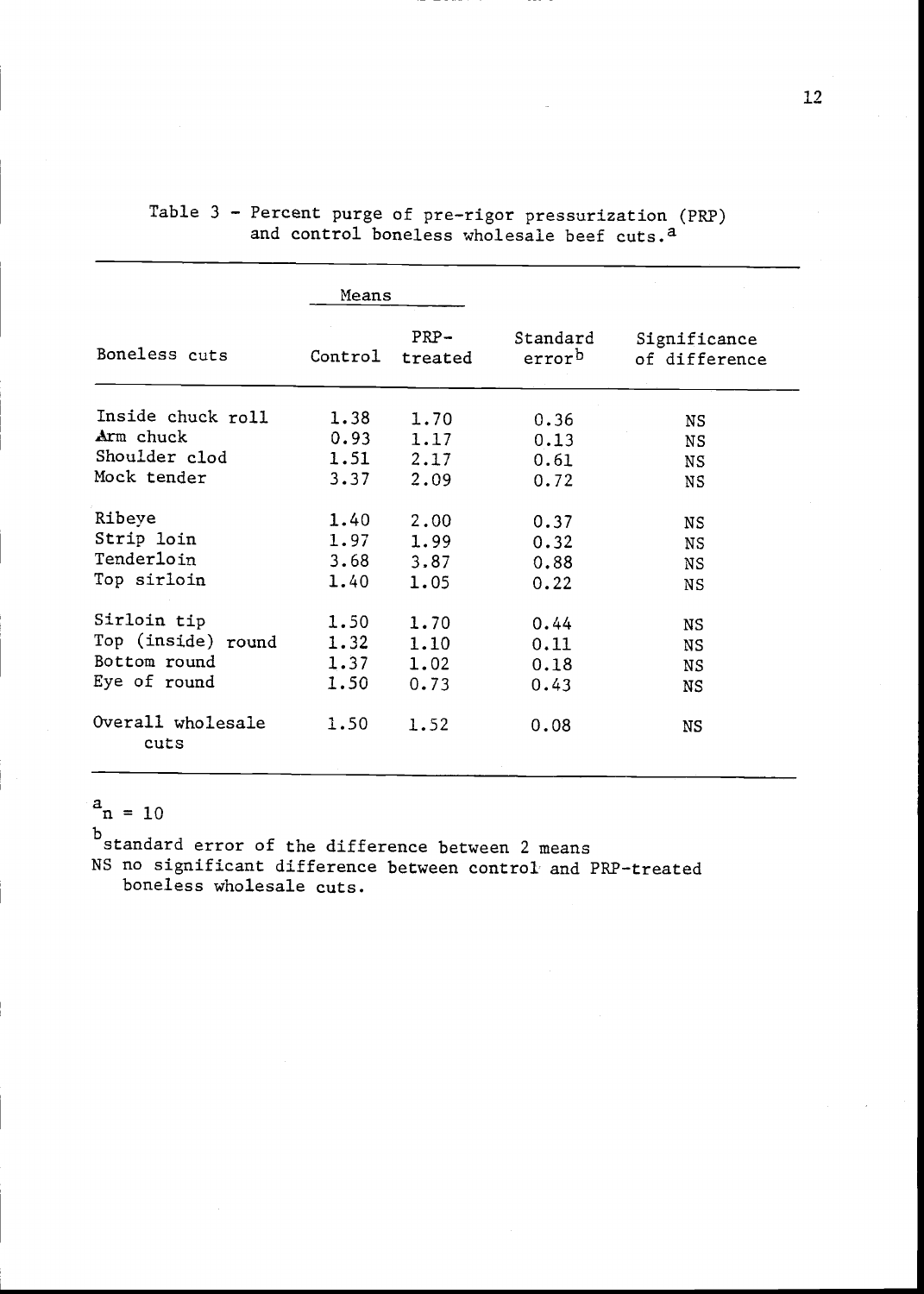| Table 4 - Comparison of processing yields from the five       |
|---------------------------------------------------------------|
| major wholesale cuts from control and pre-rigor               |
| pressurized (PRP) samples processed into steaks. <sup>"</sup> |

|                                  | Mean yield <sup>b</sup> |                   |                                |                               |
|----------------------------------|-------------------------|-------------------|--------------------------------|-------------------------------|
| <b>Boneless</b><br>Wholesale Cut | Control                 | $PRP-$<br>treated | Standard<br>error <sup>c</sup> | Significance<br>of difference |
| Ribeye                           | 99.41                   | 95.99             | 0.64                           | **                            |
| Strip loin                       | 96.79                   | 90.14             | 2.08                           | $\star$                       |
| Tenderloin                       | 94.97                   | 97.65             | 1.37                           | NS                            |
| Top sirloin                      | 95.26                   | 78.85             | 2.56                           | **                            |
| Top (inside) round               | 90.87                   | 92.78             | 1.06                           | NS                            |

 $a_n = 10$ 

b expressed as a percent  $\mathbf c$  standard error of the difference between 2 means NS no significant difference \* significant (P<.05) \*\* highly significant (P<.01)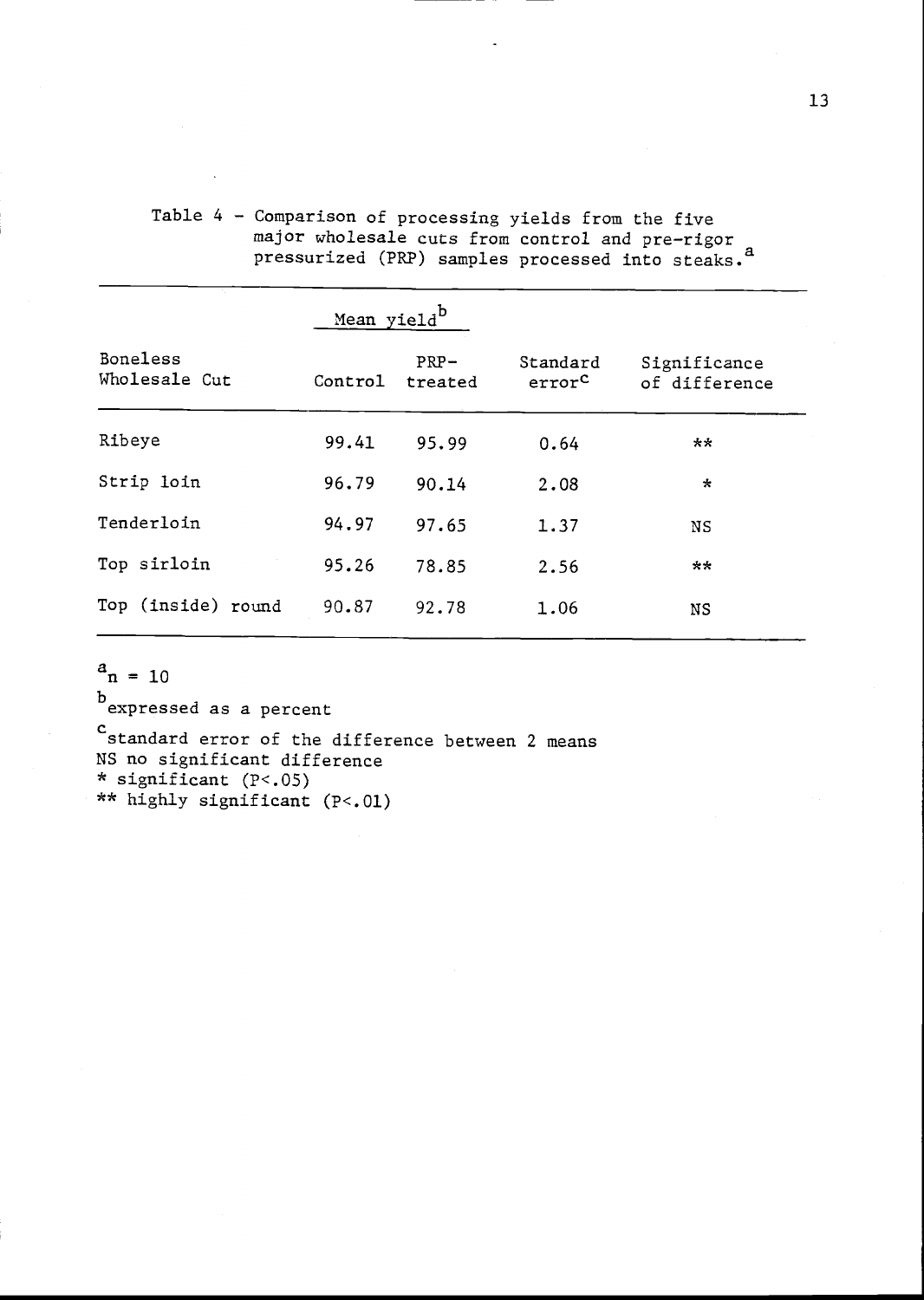#### REFERENCES

Bouton, P.E., Ford, A.L., Harris, P.V., MacFarlane, J.J., and O'Shea, J.M. 1977a. Pressure-heat treatment of postrigor muscle: effects on tenderness. J. Food Sci. 42:132.

Bouton, P.E., Harris, P.V., MacFarlane, J.J., and O'Shea, J.M.

1977b. Effect of pressure treatments on the mechanical properties of pre- and post-rigor meat. Meat Science. 1:307.

- Bowling, R.A., Smith, G.C., Carpenter, Z.L., Dutson, T.R., and Oliver, W.M. 1977. Comparison of forage-finished and grain finished beef carcasses. J. Anim. Sci. 45:209.
- Cross, H.R., and Tennent, I. 1980. Accelerated processing systems for USDA choice and good beef carcasses. J. Food Sci. 45:765.
- Elgasim, E.A. 1977. The effect of ultrahydrostatic pressure of prerigor muscle on characteristics of economic importance. MS Thesis, Oregon State University.
- Elgasim, E.A., and Kennick, W.H. 1980. Effect of pressurization of pre-rigor beef muscle on protein quality. J. Food Sci. 45:1122.
- Falk, S.N., Henrickson, R.L., and Morrison, R.D. 1975. Effect of boning beef carcasses prior to chilling on meat tenderness. J. Food Sci. 40:1075.

Henrickson, R.L. 1975. Hot boning. Proc. Meat Ind. Res. Conf. p. 25. Kastner, C.L., and Russell, T.S. 1975. Characteristics of conventionally and hot-boned bovine muscle excised at various conditioning periods. J. Food Sci. 40:747.

Kastner, C.L., Henrickson, R.L., and Morrison, R.D. 1973. Characteristics of hot-boned bovine muscle. J. Anim. Sci. 36:484.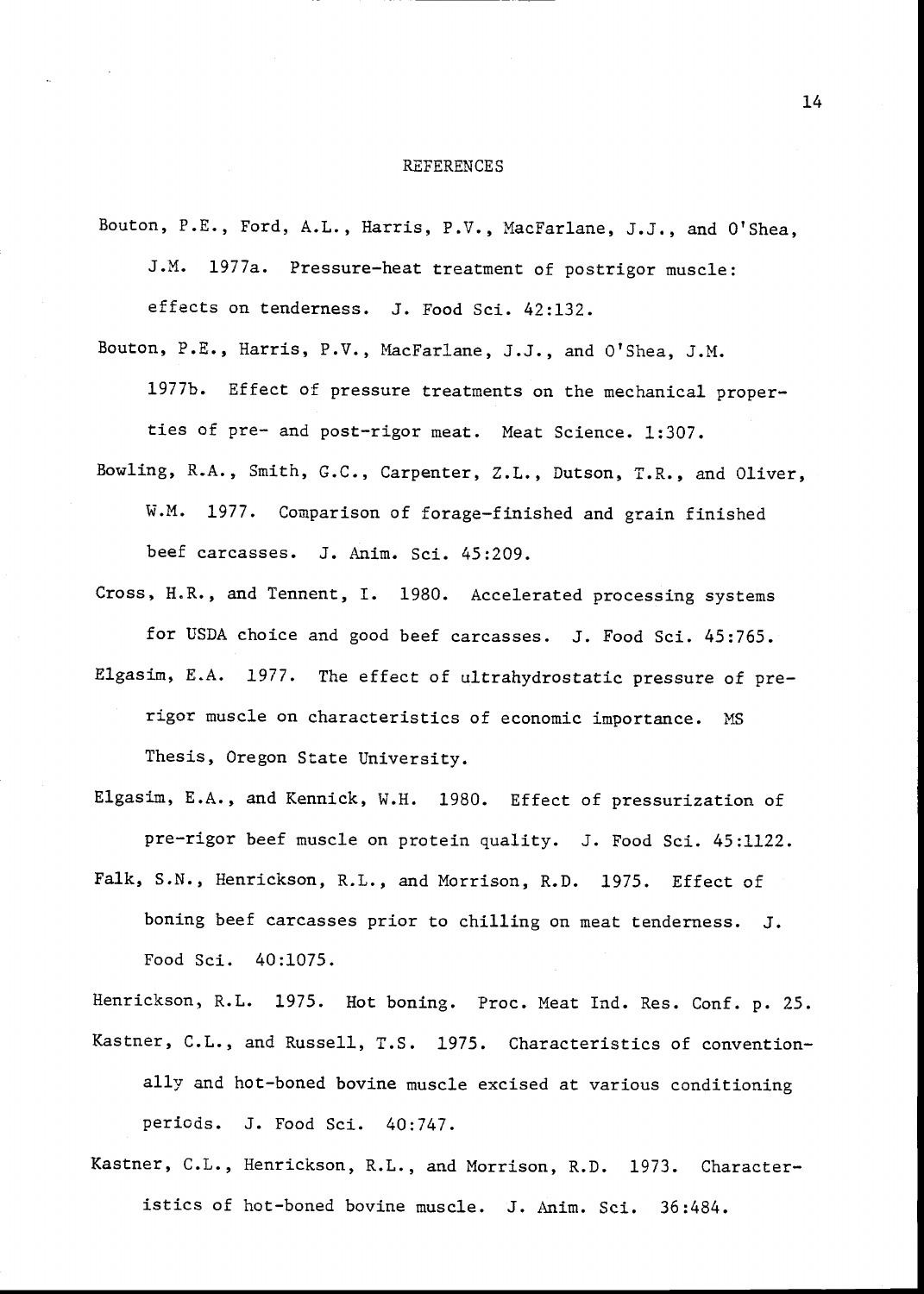- Kastner, C.L. 1977. Hot processing: update on potential energy and related economics. Proc. Meat Ind. Res. Conf. p. 43.
- Kelley, D.C. Lt. Col. V.C., Guerrant, R.E., and MacKintosh, D.L. 1954. A study of methods of testing and sampling for the determineation of fat content of ground meat. Food Technol. 5(6):273.
- Kennick, W.H., Elgasim, E.A., Holmes, Z.A., and Meyer, P.F. 1980. The effect of pressurization of pre-rigor muscle on post-rigor meat characteristics. Meat Sci. 4:33.
- MacFarlane, J.J. 1973. Pre-rigor pressurization of muscle: effects on pH, shear value and taste panel assessment. J. Food Sci. 38:294.
- Rowe, K., Brenne, R., Barnes, J.A., and Ewert, K. 1978. Statistical Interactive Programming System (SIPS). Statistical Computing Report No. 6. Dept. of Statistics, Oregon State University, Corvallis, Oregon.
- Schmidt, G.R., and Gilbert, K.V. 1970. The effect of muscle excision before the onset of rigor mortis on the palatability of beef. J. Food Technol. 5:331.
- Schroeder, J.W., Cramer, D.W., Bowling, R.A., and Cook, C.W. 1980. Palatability, shelflife and chemical differences between forageand grain finished beef. J. Anim. Sci. 50:852.
- Taylor, A.A., Shaw, B.G., and MacDougal, D.B. 1981. Hot deboning beef with and without electrical stimulation. Meat Sci. 5:109.
- Williams, J., Wanger, D.G., Walter, L.E.E., Guenther, J.J., Horn, G.H., and Waller, G. 1979. Characteristics of forage-fed vs grain-fed slaughter cattle. Animal Science Research Report,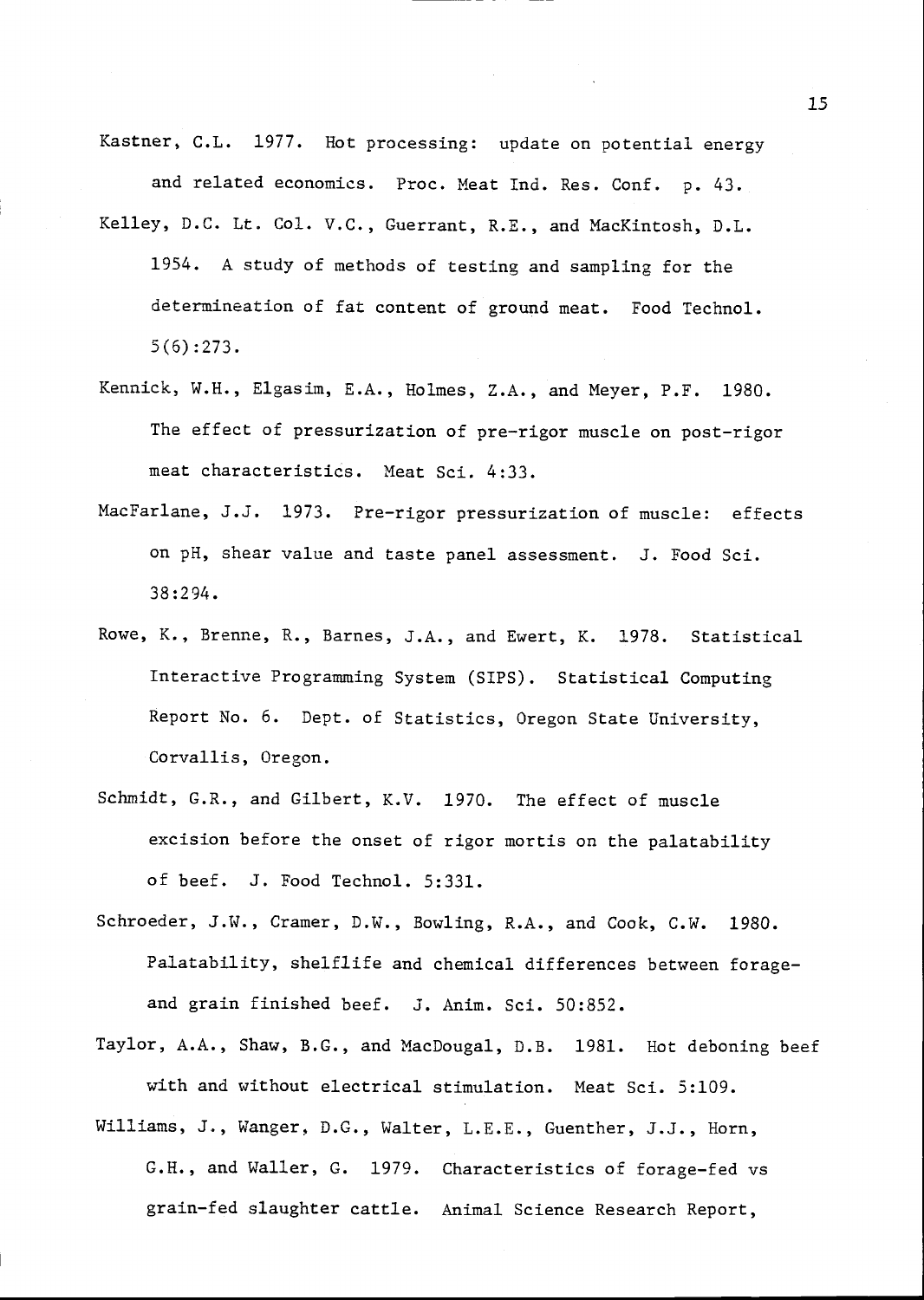Oklahoma Agric. Expt. Station.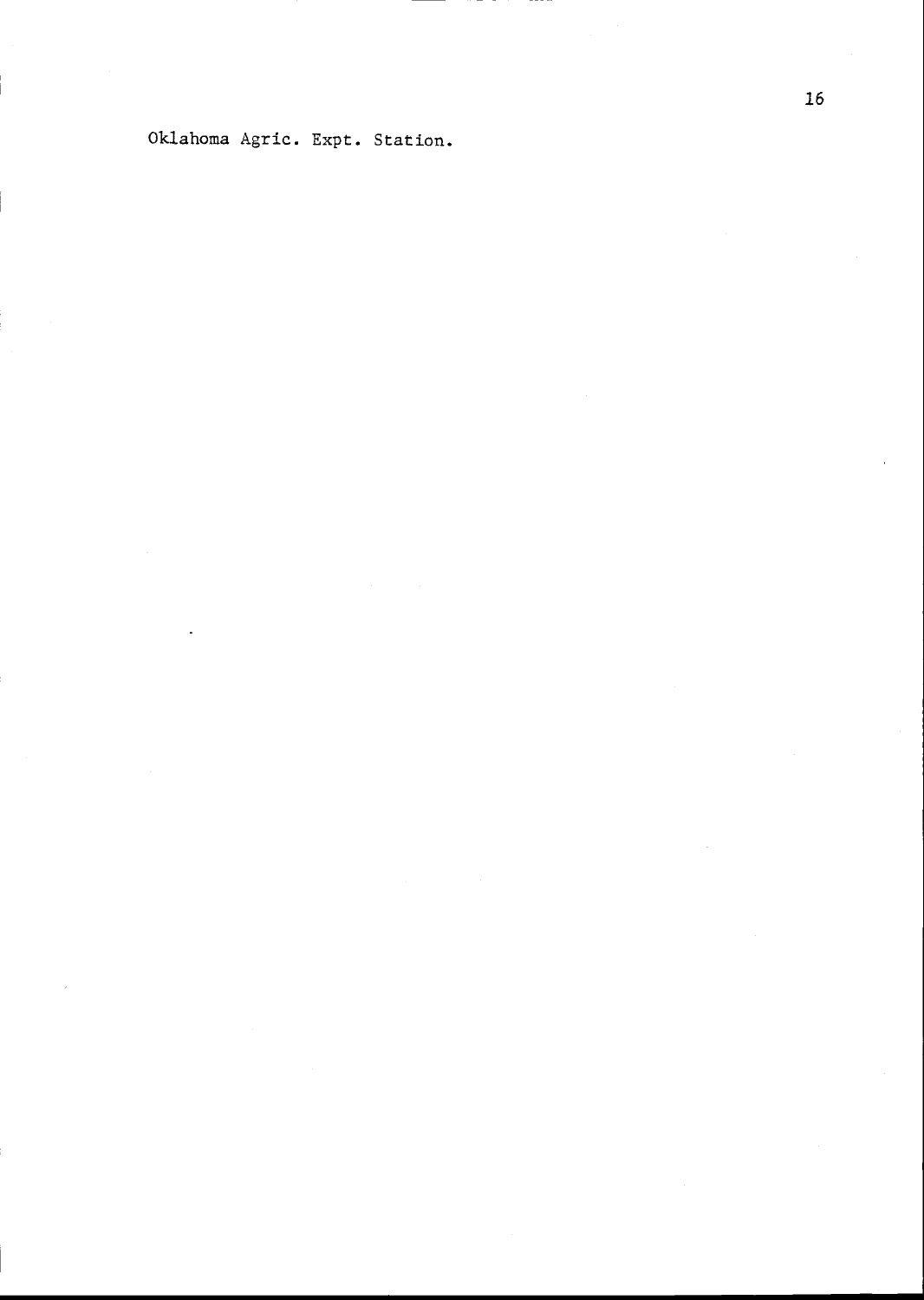APPENDIX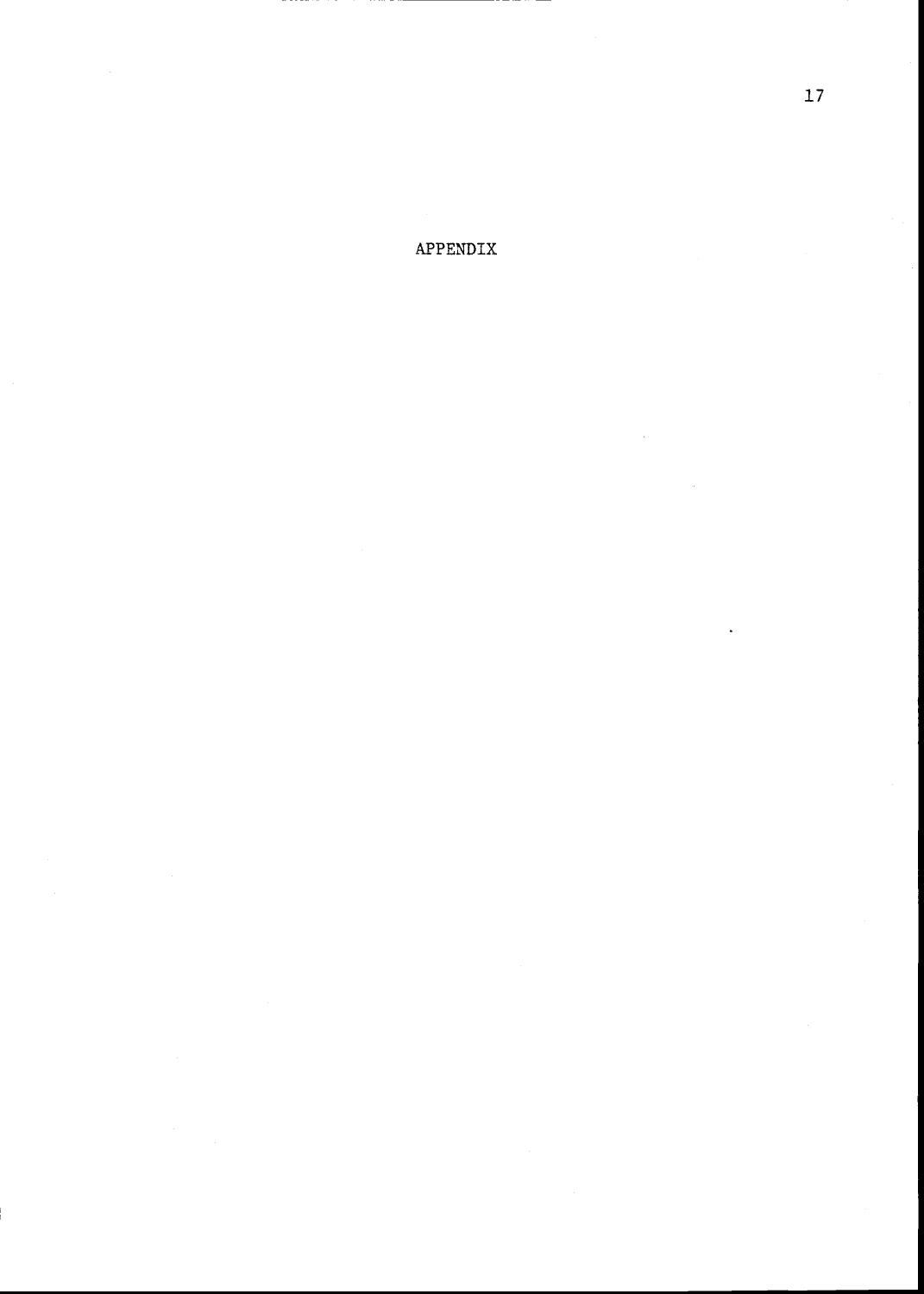| Animal no.      | Quality<br>Grade                    | Yield<br>Grade | Marbling<br>Score                                   | Ribeye<br>area <sup>a</sup> | Maturity | Backfat <sub>b</sub><br>thickness' | Kidney<br>fat <sup>c</sup> |
|-----------------|-------------------------------------|----------------|-----------------------------------------------------|-----------------------------|----------|------------------------------------|----------------------------|
| $\mathbf{1}$    | lo choice                           | 2.8            | $s$ ma $11$                                         | 11.3                        | $A-$     | 0.5                                | 2.0                        |
| $\overline{2}$  | lo choice                           | 2.6            | $s$ mall $+$                                        | 12.8                        | $A-$     | 0.5                                | 2.5                        |
| 3               | hi good                             | 2.3            | $slight +$                                          | 10.4                        | $A -$    | 0.3                                | 2.5                        |
| 4               | lo choice                           | $3 - 2$        | $sma11 +$                                           | 14.4                        | $A-$     | 0.7                                | 2.5                        |
| 5               | lo choice                           | 3.4            | $s$ ma $11 -$                                       | 11.9                        | $A-$     | 0.5                                | 2.0                        |
| 6               | hi good                             | 2.8            | $slight +$                                          | 11.3                        | $A-$     | 0.4                                | 2.0                        |
| 7               | lo choice                           | 2.8            | $s$ ma $11 +$                                       | 10.7                        | $A-$     | 0.4                                | 2.0                        |
| 8               | lo choice                           | 2.8            | $sma11 +$                                           | 13.8                        | $A-$     | 0.4                                | 2.5                        |
| 9               | choice                              | 3.1            | modest -                                            | 13.5                        | $A-$     | 0.4                                | 3.0                        |
| 10 <sub>1</sub> | choice                              | 2.4            | modest                                              | 10.5                        | $A-$     | 0.3                                | 2.5                        |
| Average         | lo choice                           | 2.8            | $s$ ma $11$                                         | 12.1                        | $A-$     | 0.44                               | 2.4                        |
| Range           | hi good $\div$ 2.3 $\div$<br>choice | 3.4            | slight + $\rightarrow$ 10.4 $\rightarrow$<br>modest | 14.4                        | $A-$     | $0.3 \rightarrow$<br>0.7           | $2.0 +$<br>3.0             |

Table 5 - Carcass characteristics of the 10 animals used in the determination of trimmed retail yields from hot-boned, pre-rigor pressurized (PRP) beef.

a<br>expressed in square inches

b expressed as tenths of an inch

<sup>c</sup>expressed as percent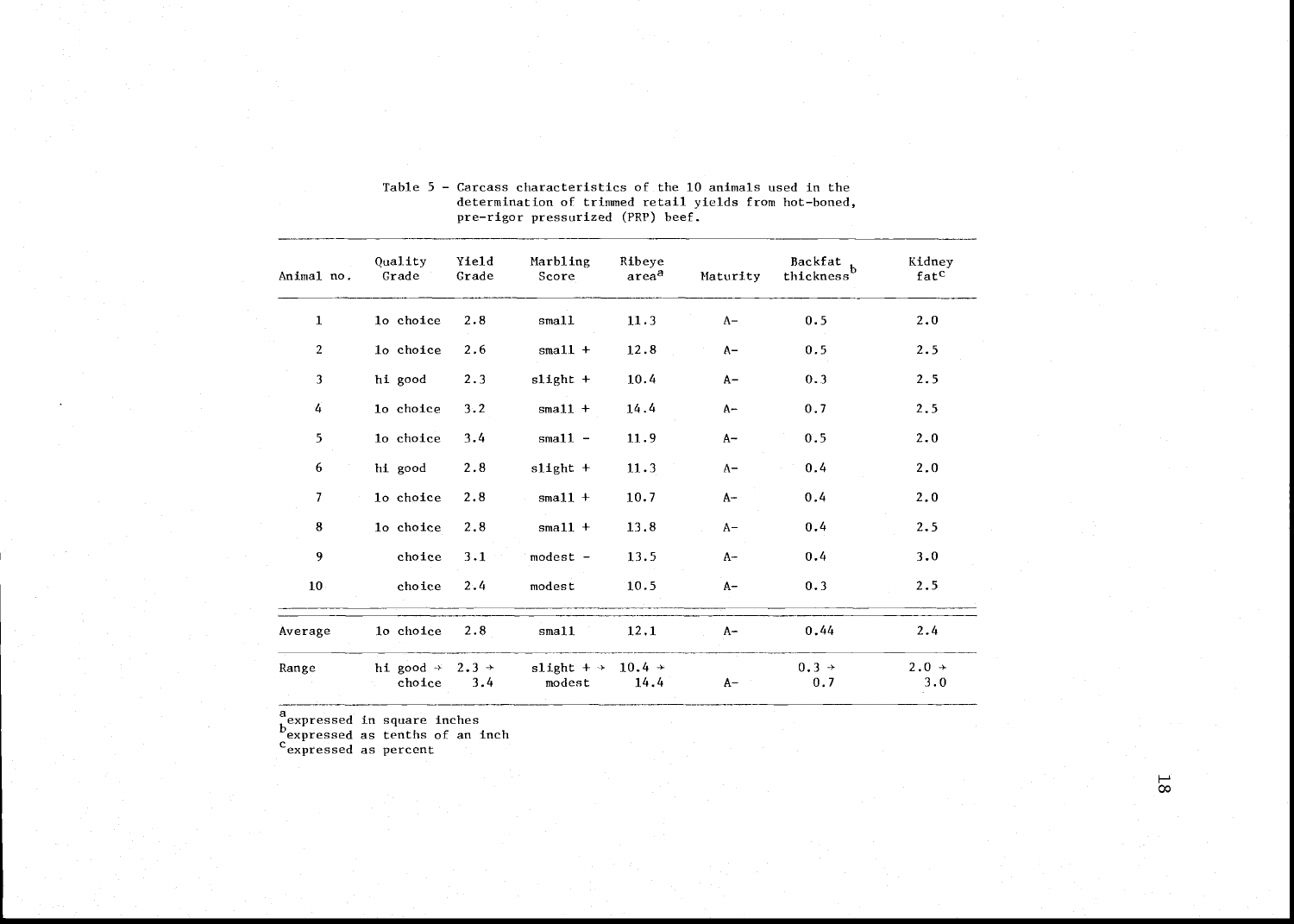| Animal<br>number | Live<br>weight (kg)      | Hot<br>weight (kg)       | Dressing<br>percent | Percent<br>chill shrink |
|------------------|--------------------------|--------------------------|---------------------|-------------------------|
| $\mathbf 1$      | 445.89                   | 263.89                   | 59.00               | 1.73                    |
| 234567           | 450.88                   | 264.45                   | 58.65               | 2.07                    |
|                  | 405.97                   | 237.69                   | 58.55               | 2.27                    |
|                  | 500.77                   | 313.80                   | 62.66               | 2.32                    |
|                  | 584.24                   | 343.83                   | 58.85               | 2.14                    |
|                  | 449.06                   | 266.94                   | 59.44               | 2.24                    |
|                  | 464.00                   | 275.18                   | 59.31               | 2.07                    |
| 8                | 619.62                   | 376.03                   | 60.69               | 1.68                    |
| 9                | 557.93                   | 340.20                   | 60.98               | 1.86                    |
| 10               | 414.59                   | 253.56                   | 61.16               | 1.79                    |
| Average          | 489.30                   | 293.48                   | 59.93               | 2.02                    |
| Range            | $\sim$ 406 $\rightarrow$ | $\sim$ 238 $\rightarrow$ | $59 +$              | $1.7 \div$              |
|                  | 620                      | 376                      | 63                  | 2.3                     |

Table 6 - Dressing percent and chill shrink of the 10 animals used in the determination of trimmed retail yield from hot-boned, pre-rigor pressurized (PRP) beef.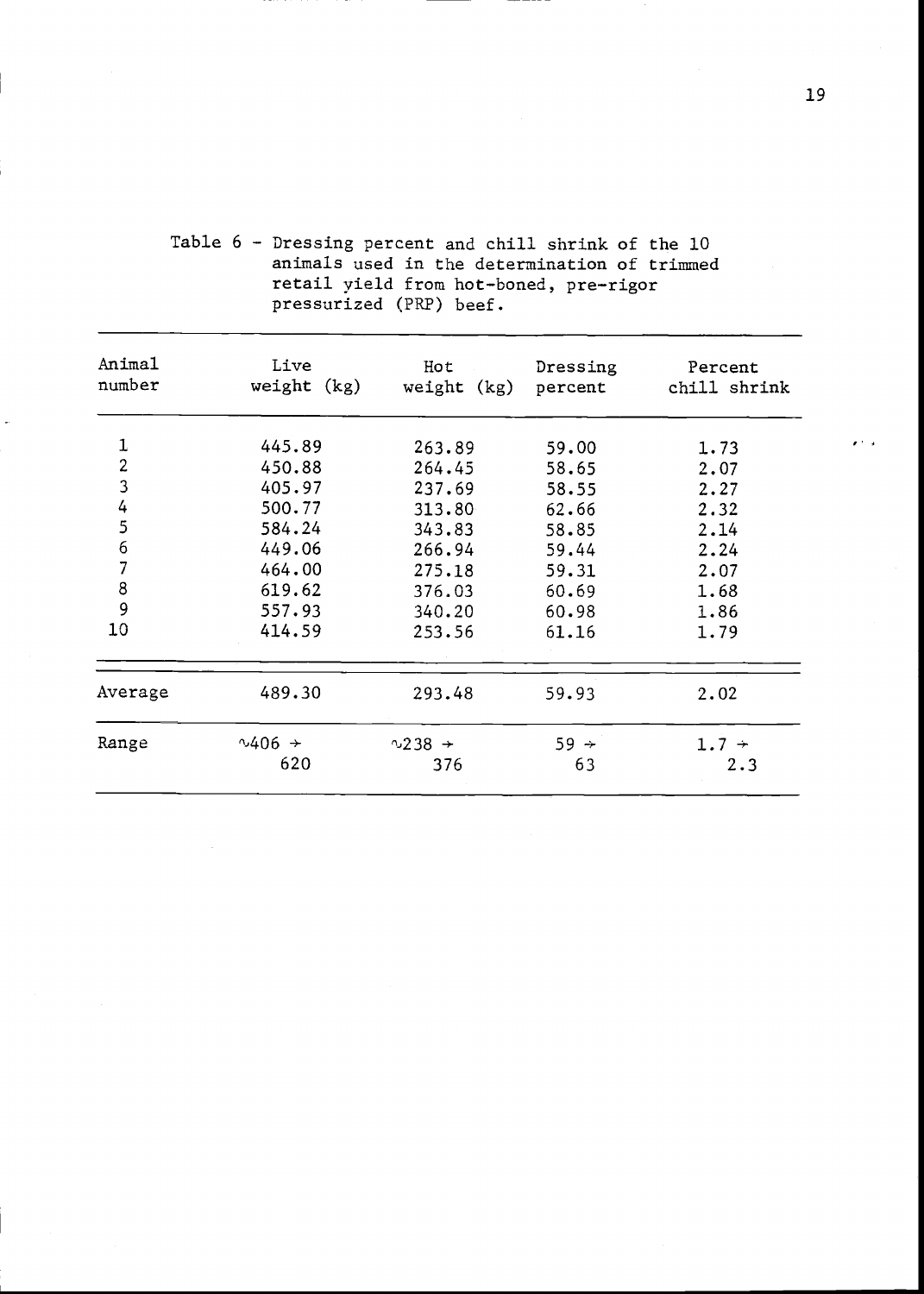Fat Content Analysis: A version of the modified Babcock method

The materials and methods used to determine the fat content in the lean trim for the study of the yield of trimmed retail cuts from hot-boned, pre-rigor pressurized meat is as follows:

- 1. The meat to be tested was ground three times through a very fine plate (1/8").
- 2. Nine grams of the sample meat was placed in a Paley cheese test bottle (50%).
- 3. Ten ml hot water added (80°-90°C).
- 4. Mixed thoroughly.
- 5. 17.5 ml of sulfuric acid added. This was added slowly in small quantities and the bottles were shaken after each addition of acid.
- 5. When all acid added, bottle shaken until all lumps disappeared.
- 7. Bottles transferred to heated centrifuge (70°C). Counter balanced and whirled 5 min.
- 8. Bottles filled to above neck with hot water, (80°-90°C) and centrifuged 2 min.
- 9. Hot water (80°-90°C) added until liquid column approaches top graduation of scale (between 45 and 50), and centrifuge 1 min longer.
- 10. Temperature adjusted by immersion of bottles in hot water bath (70°C) and left until fat column is in equilibrium and when fat surface has assumed its final form (approx. 3 min).
- 11. Bottles removed from bath, wiped, and with the aid of dividers, the fat column was measured in terms of percent by weight, from lower surface to highest point of upper meniscus. A drop of Red Glymol was added to assist measurement.
- 12. The fat column, at the time of measurement, should be translucent, of golden yellow or amber color and free from visible suspended particles.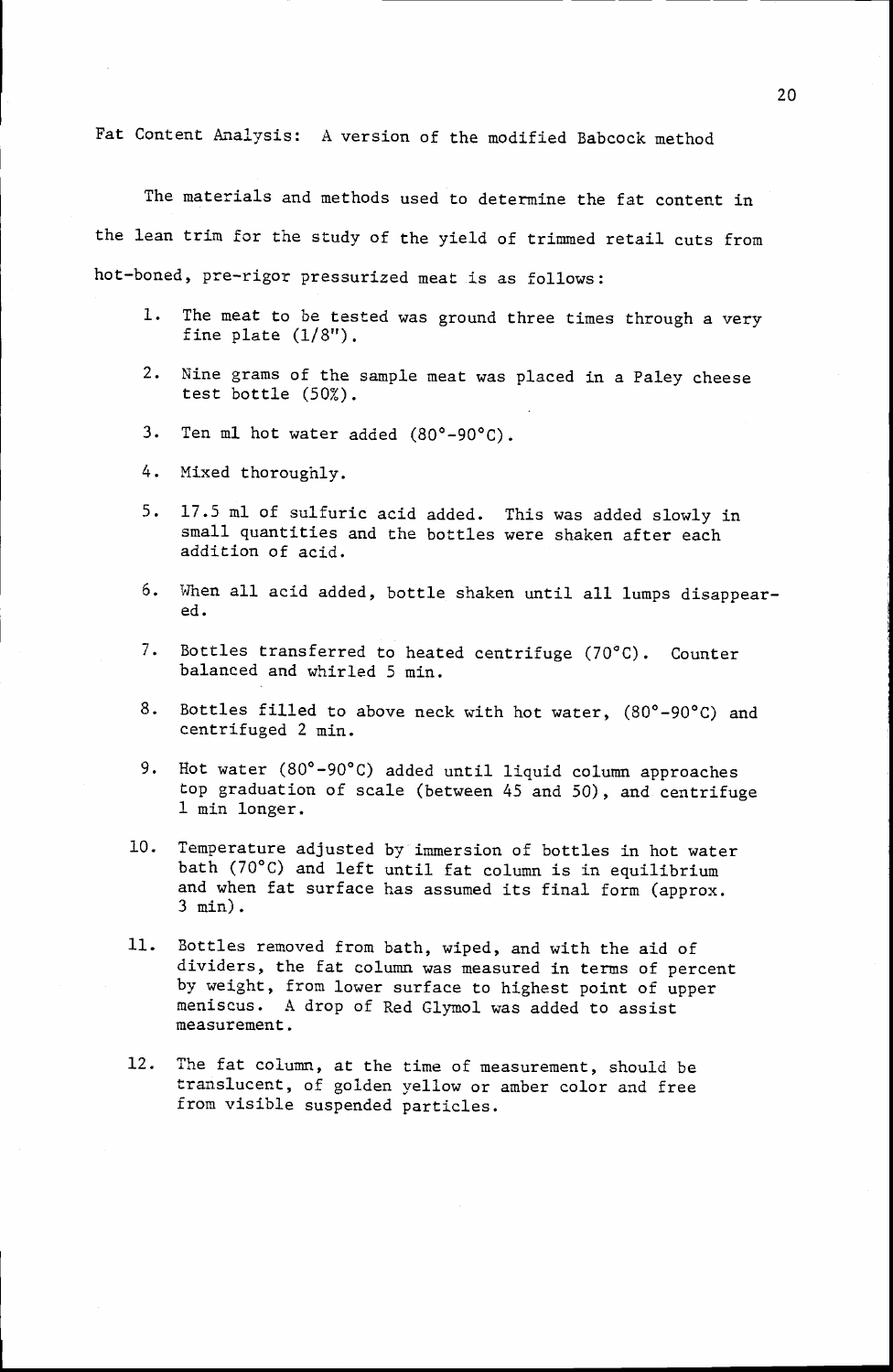#### Fat Content Adjustment

The adjustment in fat content of the lean trim was made by the

following procedure:

- (1) Determine the percent fat in the lean trim by a version of the modified Babcock method.
- (2) Subtract the value of (1) from 100, this leaves the percent value of lean meat in the lean trim that was initially produced.
- (3) Multiply the percent lean meat (2) times the amount of lean trim. This gives the weight of lean meat in the lean trim.
- (4) Standardize the fat content to 30% fat by dividing the weight of lean meat in the lean trim by .70. This value is then the adjusted weight of lean trim.
- (5) a. The difference between the adjusted value for lean trim and the amount of lean trim initially produced is b. added or subtracted from the initial fat weight, depending upon whether the fat content in the initial lean trim was above or below 30%. An example follows:

A. Initial lean trim weight (kg) = 40.10 B. Initial fat weight  $(kg)$  = 8.20 Total 48.30

|  | Steps: $(1)$ Percent fat = 32.0% (from fat analysis) |
|--|------------------------------------------------------|
|  | $(2)$ 100.0 - 32.0 = 68.0%                           |
|  | $(3)$ 40.10 x .68 = 27.27 kg                         |
|  | $(4)$ 27.27 ÷ .70 = 38.96 kg (Adjusted lean trim     |
|  | weight)                                              |
|  | $(5)$ a. $40.10 - 38.96 = 1.14$ kg (difference       |
|  | between $A$ and $4$ )                                |
|  | b. $1.14 + 8.20 = 9.34$ kg (Adjusted fat             |
|  | weight)                                              |